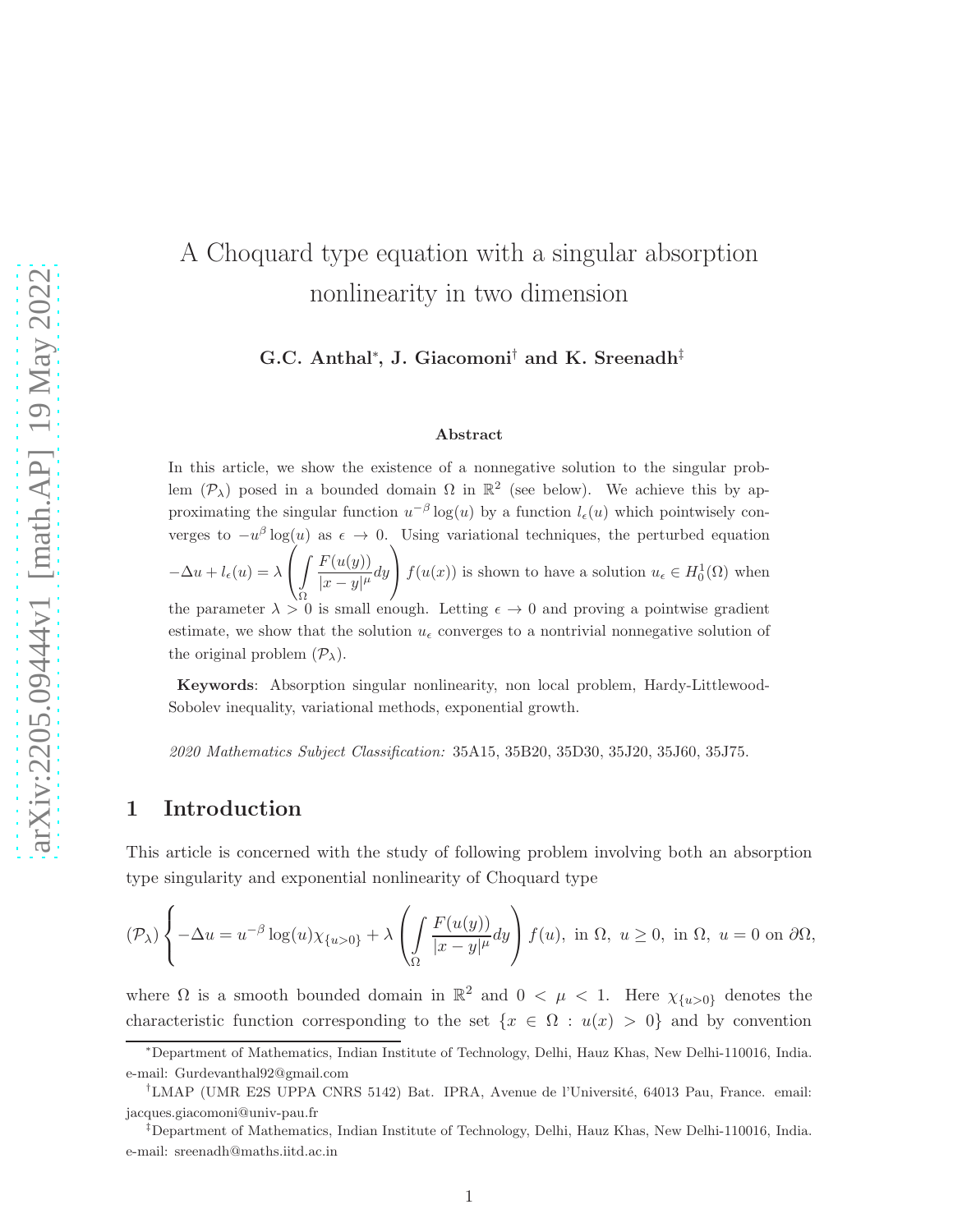$u^{-\beta} \log u \chi_{\{u>0\}} = 0$  if  $u \leq 0$ .

The notion of weak solution is as below:

**Definition 1.1** By a weak solution of problem  $(\mathcal{P}_{\lambda})$ , we mean a function  $u \in H_0^1(\Omega)$  such that

$$
u^{-\beta}\log u\chi_{\{u>0\}}\in L^1_{loc}(\Omega)
$$

and

$$
\int_{\Omega} \nabla u \nabla \varphi = \int_{\Omega \cap \{u > 0\}} u^{-\beta} \log(u) \varphi + \int_{\Omega} \int_{\Omega} \frac{F(u(y)) f(u(x)) \varphi(x)}{|x - y|^{\mu}}, \text{ for any } \varphi \in C_c^1(\Omega).
$$

Here  $C_c^1(\Omega)$  stands for the functions belonging to  $C^1(\Omega)$  with compact support in  $\Omega$ . We assume the following hypothesis on the nonlinearity  $f$ :

- $(f_1)$  f is of class  $C^{1,\beta}(0,\infty) \cap C[0,\infty)$  for some  $0 < \beta < 1$ .
- $(f_2)$  For all  $\alpha > 0$ ,

$$
\lim_{t \to \infty} \frac{|f(t)|}{\exp(\alpha t^2)} = 0.
$$

 $(f_3)$  There exists constant  $1 < r_0 < 2$  such that

$$
\limsup_{t\to 0^+}\frac{|f(t)|}{t^{r_0}}<\infty.
$$

- $(f_4)$  There exists  $l > 0$  such that  $t \to \frac{f(t)}{t}$  $\frac{\lambda^{(t)}}{t^{l}}$  is increasing on  $\mathbb{R}^+ \setminus \{0\}.$
- (f<sub>5</sub>) There exist  $T, T_0 > 0$  and  $\gamma_0 > 0$  such that  $0 < t^{\gamma_0} F(t) \leq T_0 f(t)$  for all  $|t| > T$ .
- $(f_6)$  lim sup  $t\rightarrow 0^+$  $|f'(t)| < \infty$ .

**Remark 1.2** Using  $(f_5)$  it is easy to show that there are constants A,  $t_0 \geq 0$  and  $\gamma > 1$  such that

<span id="page-1-1"></span><span id="page-1-0"></span>
$$
F(t) \ge At^{\gamma} \text{ for all } t \ge t_0. \tag{1.1}
$$

Furthermore using  $(f_3)$ , we see that  $f(0) = 0$  and  $f'(0) = 0$ . Hence we can extend f by 0 on  $\mathbb{R}^-$  and then as a  $C^1$  function on  $\mathbb{R}$ .

We state our main result:

**Theorem 1.3** Suppose that f satisfies  $(f_1) - (f_6)$ . Then there exists a  $\bar{\lambda} > 0$  such that for each  $0 < \lambda < \overline{\lambda}$ , problem  $(\mathcal{P}_{\lambda})$  has a nonnegative nontrivial solution u.

We employ a variational approach to solve  $(\mathcal{P}_{\lambda})$ . More precisely, we first study the following approximated problem:

$$
(\mathcal{P}_{\epsilon,\lambda})\left\{-\Delta u+l_{\epsilon}(u)=\lambda\left(\int\limits_{\Omega}\frac{F(u(y))}{|x-y|^{\mu}}dy\right)f(u(x)),\text{ in }\Omega,\ u\geq0,\text{ in }\Omega,\ u=0\text{ on }\partial\Omega,
$$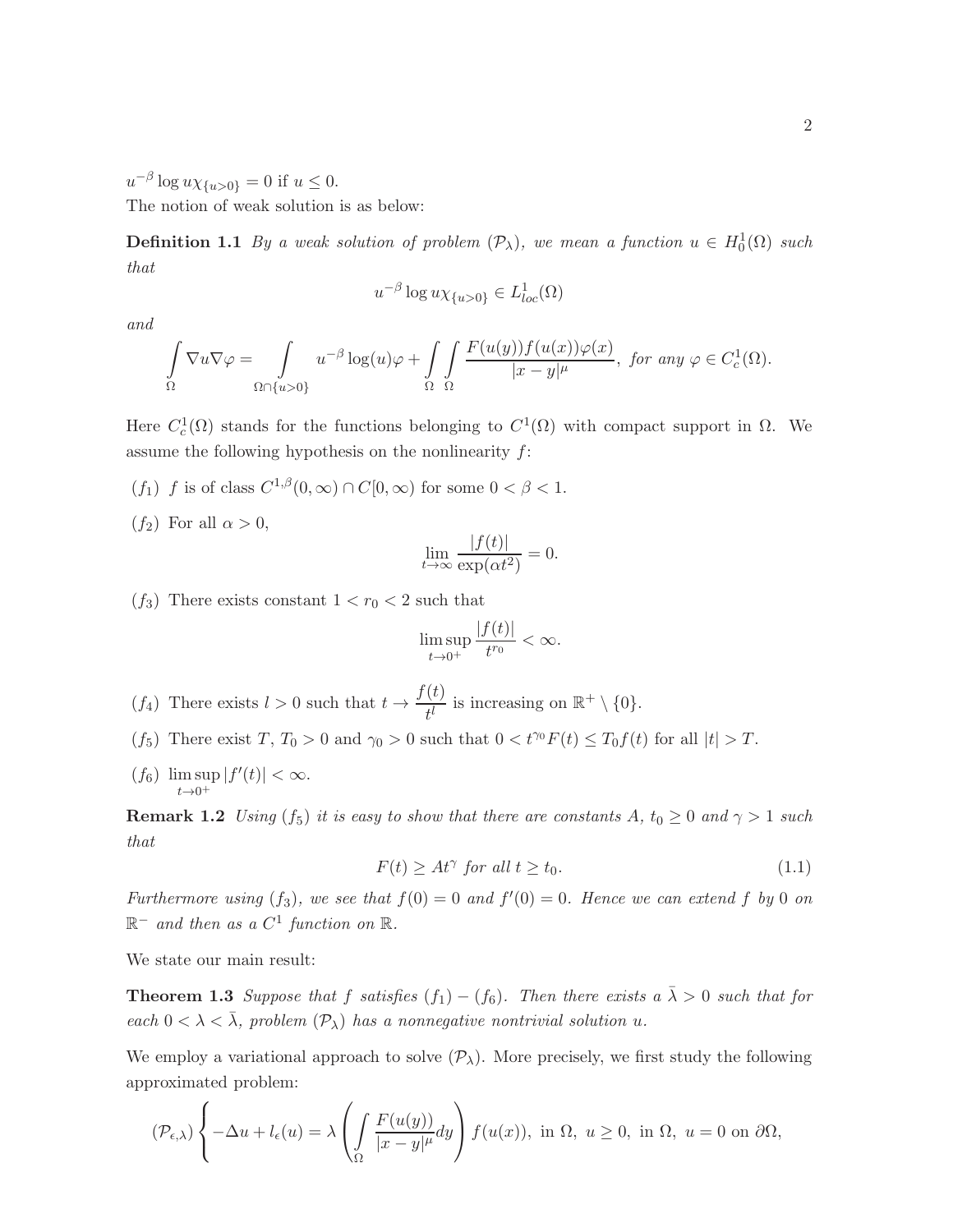where

$$
l_{\epsilon}(t) = \begin{cases} -\frac{t^{q}}{(t+\epsilon)^{\beta+q}} \log\left(t + \frac{\epsilon}{t+\epsilon}\right), & t \ge 0, \\ 0, & t < 0, \end{cases}
$$

and  $0 < q < 1$  is such that  $q < r_0 - 1$ . The energy functional associated to the problem  $(\mathcal{P}_{\epsilon,\lambda})$ is given by

<span id="page-2-1"></span>
$$
J_{\epsilon,\lambda}(u) = \frac{\|u\|^2}{2} + \int_{\Omega} L_{\epsilon} dx - \frac{\lambda}{2} \int_{\Omega} \int_{\Omega} \frac{F(u(y))}{|x - y|^{\mu}} F(u(x)) dy dx, \ \forall u \in H_0^1(\Omega), \tag{1.2}
$$

where  $L_{\epsilon}(t) = \int_{-\epsilon}^{t} l_{\epsilon}(s)ds$  and  $F(t) = \int_{-\epsilon}^{t}$ of  $J_{\epsilon,\lambda}$  independently of  $\epsilon$  in Section [2.](#page-4-0) From the geometry of  $J_{\epsilon,\lambda}$  and using variational  $f(s)ds$ . In this matter we shall discuss about estimates arguments, we prove the existence of a nontrivial solution,  $u_{\epsilon}$ , to  $(\mathcal{P}_{\epsilon,\lambda})$ . Next from a priori estimates and a key point pointwise gradient estimate (in the spirit of works [\[10,](#page-26-0) [17,](#page-26-1) [25\]](#page-27-0), see Section 4) independent of  $\epsilon$ , we show that  $u_{\epsilon}$  converges as  $\epsilon \to 0^+$  to a nontrivial solution of  $(\mathcal{P}_{\lambda}).$ 

For reader's convenience, we now present a brief introduction to existence and multiplicity results for the equations involving singular and Choquard nonlinearities. The equations involving Choquard nonlinearity were introduced by Ph. Choquard in 1976 in the modeling of one-component plasma. Choquard equations are also used to study the model of the polaron, where free electrons in an ionic lattice interact with photons associated to deformations of the lattice or with the polarisation that it creates on the medium. For further details, see for instance [\[11,](#page-26-2) [14,](#page-26-3) [21\]](#page-27-1). These applications lead to a vast investigation of nonlocal equations involving Choquard nonlinearity. Without any attempt to provide the complete list, we refer to [\[12,](#page-26-4) [20\]](#page-26-5) and references therein for a large overview of current results concerning Choquard problems.

In 1996, Joao Marcos Do  $\acute{O}$  in [\[18\]](#page-26-6) studied the following problem

$$
\{-\Delta_n u = f(x, u) \text{ in } \Omega, u \ge 0 \text{ in } \Omega,
$$

where  $\Omega$  is a smooth bounded domain in  $\mathbb{R}^n$  with  $n \geq 2$  and the growth of the nonlinearity  $f(x, u)$  is as  $\exp(\alpha |u|^{n/(n-1)})$  when  $|u| \to \infty$ . The author showed the existence of a nontrivial solution under suitable technical assumptions on the nonlinearity f. We also refer to  $[7,8,23]$  $[7,8,23]$  $[7,8,23]$ for related results on critical elliptic equations and systems in two dimension. R. Arora and et. al. [\[2\]](#page-25-0) extended the study to the following Kirchoff equation with exponential nonlinearity of Choquard type

<span id="page-2-0"></span>
$$
\left\{-m\left(\int_{\Omega}|\nabla u|^n dx\right)\Delta_n u=\left(\int_{\Omega}\frac{F(y,u)dy}{|x-y|^{\mu}}f(x,u)dx\right),\ u>0\ \text{in}\ \Omega,\ u=0\ \text{on}\ \partial\Omega,\tag{1.3}
$$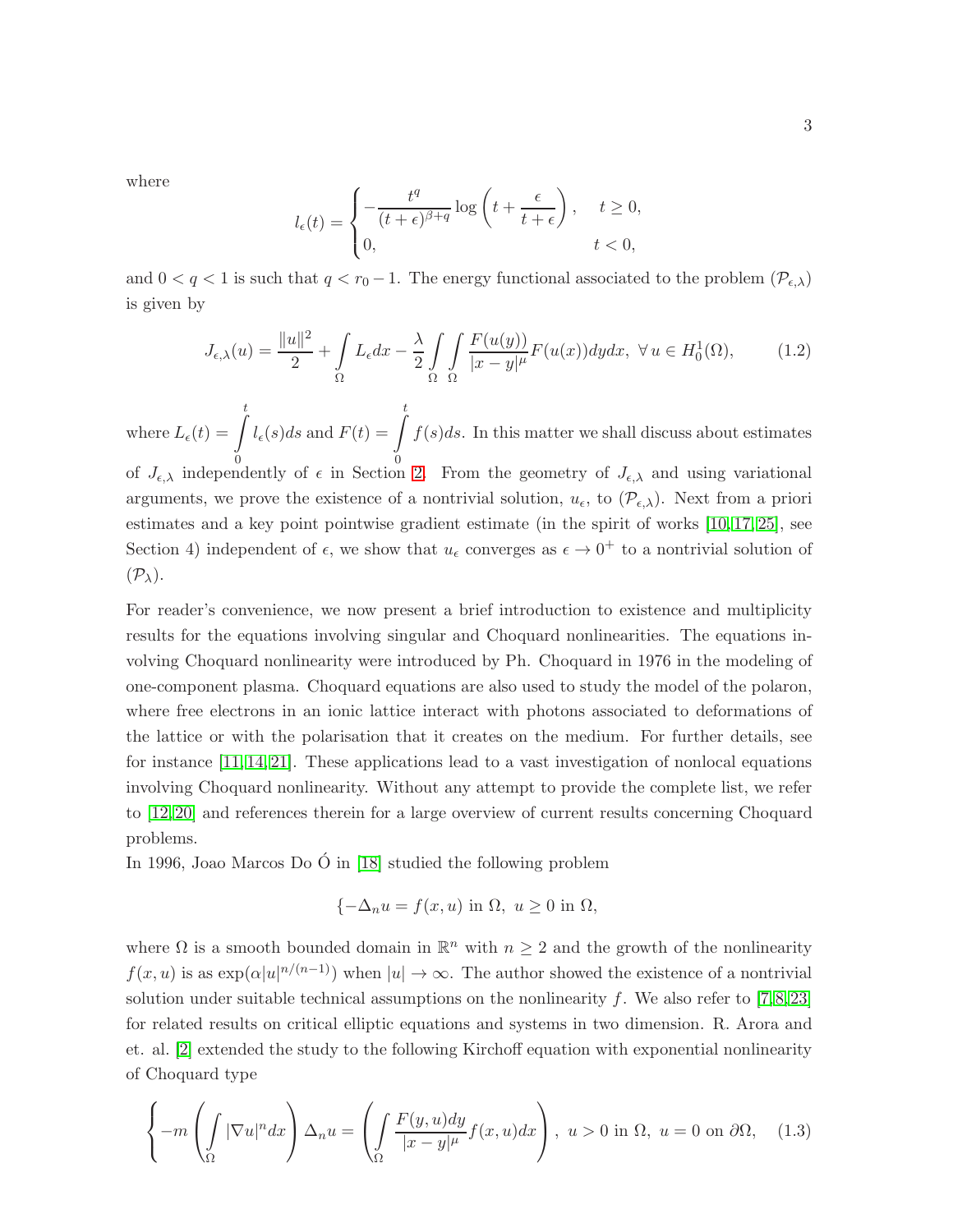where  $\mu \in (0, n)$ ,  $\Omega$  is a smooth bounded domain in  $\mathbb{R}^n$ ,  $n \geq 2$ ,  $m : \mathbb{R}^+ \to \mathbb{R}^+$  and  $f : \Omega \times \mathbb{R} \to$ R are continuous functions satisfying suitable assumptions. Using variational techniques in the light of Trudinger-Moser inequality, the authors showed the existence of a weak solution to [\(1.3\)](#page-2-0).

We refer to the works [\[3,](#page-25-1) [4,](#page-25-2) [9,](#page-26-9) [13\]](#page-26-10) involving log type singular nonlinearities. Recent works in connection to the problem  $(\mathcal{P}_{\lambda})$  have investigated problems of the type

<span id="page-3-0"></span>
$$
\{-\Delta u = (g(u) + \lambda h(x, u))\chi_{\{u>0\}} \text{ in } \Omega, u = 0 \text{ on } \partial\Omega,
$$
\n(1.4)

where  $\Omega$  is a smooth bounded domain in  $\mathbb{R}^n$ ,  $n \geq 2$ , g is a singular function either of the type  $(a)$   $-t^{-\beta}$ ,  $0 < \beta < 1$  or of the type  $(b)$  log t,  $t > 0$  and h is a regular function having different growth rates. Equation [\(1.4\)](#page-3-0) with  $g(t)$  having type (a) singularity and  $h(x,t) = t^p$ with  $0 < p < (n+2)/(n-2)$ ,  $n \ge 3$  was studied in [\[5,](#page-26-11) [6,](#page-26-12) [24\]](#page-27-3). Moreover, [\[17,](#page-26-1) [19\]](#page-26-13) studied [\(1.4\)](#page-3-0) with  $g(t)$  of type (b) and h as above in dimension  $n \geq 3$ . When  $n = 2$ , problems with nonlinearities of exponential growth have been considered. In this direction, the case of g of type  $(b)$  and h to be of exponential growth was studied in [\[10\]](#page-26-0). In this paper, the authors showed the existence of a weak solution under suitable assumptions on  $h$  and for small values of  $\lambda$ . Lastly the case of g of type (a) and h to be of exponential growth was handled in [\[25\]](#page-27-0). Precisely, the author considered the following problem

$$
\left\{-\Delta u = -u^{-\beta}\chi_{\{u>0\}} + \lambda u^p + \mu f(u) \text{ in } \Omega, u \neq 0 \text{ in } \Omega, u = 0 \text{ on } \partial\Omega, \right\}
$$

where  $p > 0$  and showed that the above problem has a nonnegative solution for  $\lambda \geq 0$  when the parameter  $\mu > 0$  is small.

Motivated by the above discussion, we aim to study the nonlocal problem  $(\mathcal{P}_{\lambda})$ . In the present paper, in frame of  $(\mathcal{P}_{\lambda})$  we focus on the interaction between an absorption singular nonlinearity and a nonlocal term of Hartree type. Precisely we considered in the right hand side of the equation the competition between combined singularities of types  $(a)$  and  $(b)$  with exponential nonlinearity of Choquard type. Up to our knowledge, this interaction has not been investigated in previous contributions and can not be tackled by using monotone methods since maximum principle fails due to the absorption term. Therefore, we first introduce the approximated problem  $(\mathcal{P}_{\epsilon,\lambda})$  and prove that it admits a weak solution for suitable values of  $\epsilon$  and  $\lambda$  using the Mountain pass theorem. Moreover we prove uniform estimates independently of  $\epsilon$ . Precisely, these solutions are shown to be uniformly bounded in  $L^{\infty}(\Omega)$  and  $H_0^1(\Omega)$  independently of  $\epsilon$ . To this aim, we use an original argument providing the uniform boundedness of Palais-Smale sequences independently of  $\epsilon$ . The uniformly bounded sequence of approximated solutions then converges weakly as  $\epsilon \to 0^+$  to a nontrivial function. The crucial final step to prove that the limit function is the required nontrivial weak solution of  $(\mathcal{P}_{\lambda})$  appeals a delicate uniform gradient estimate of the approximated solutions (see Lemma [4.1](#page-19-0) in Section [4\)](#page-19-1) recalling some seminal ideas used in [\[22\]](#page-27-4) for singular heat equations.

Structure of the paper: In Section [2](#page-4-0) we state and prove some preliminary estimates. In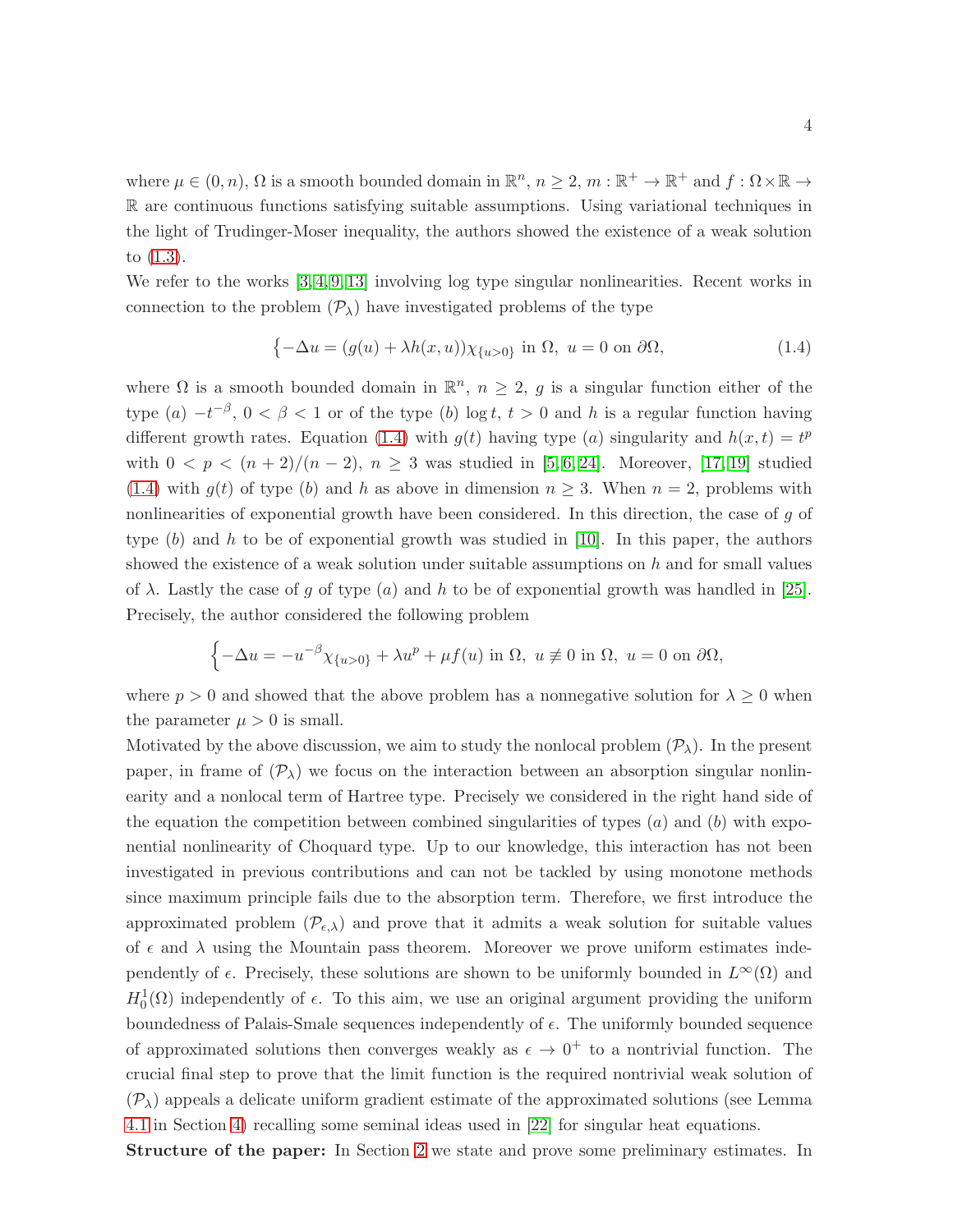Section [3](#page-7-0) we obtain weak solutions  $u_{\epsilon}$  of the approximated problem  $(\mathcal{P}_{\epsilon,\lambda})$  using the Mountain Pass theorem. These solutions are shown to be bounded in  $H_0^1(\Omega)$  by a constant M that does not depend upon  $\epsilon$ . Using this, we also obtain a priori pointwise estimates for solutions  $u_{\epsilon}$ . We complete this section by showing that solutions  $u_{\epsilon}$  converge weakly in  $H_0^1(\Omega)$  to a nontrivial function u. In Section [4](#page-19-1) we establish the gradient estimate for solutions  $u_{\epsilon}$ . In Section [5](#page-22-0) we prove Theorem [1.3.](#page-1-0)

Notations: The following notations will be used throughout the paper.

- The energy norm of the space  $H_0^1(\Omega)$  is denoted by  $\|\cdot\|$ .
- $|\cdot|_p$  will denote the usual norm of  $L^p(\Omega)$  space.
- <span id="page-4-0"></span>• C will denote generic constant that may vary from line to line.

### 2 Preliminaries

<span id="page-4-4"></span>The study of elliptic equations with exponential growth nonlinearities are motivated by the following Trudinger-Moser inequality, namely

Theorem 2.1 We have,

$$
\exp(\alpha w^2) \in L^1(\Omega) \text{ for every } w \in H_0^1(\Omega) \text{ and } \alpha > 0,
$$

and there is a constant  $k_1 > 0$  such that

<span id="page-4-2"></span>
$$
\sup_{\|w\| \le 1} \int_{\Omega} \exp(\alpha w^2) \le k_1, \text{ for every } \alpha \le 4\pi \text{ and } w \in H_0^1(\Omega). \tag{2.1}
$$

The embedding  $H_0^1(\Omega) \ni u \mapsto \exp(|u|^{\beta}) \in L^1(\Omega)$  is compact for all  $\beta \in [1,2)$  and is continuous for  $\beta = 2$ . Consequently the map  $T : H_0^1(\Omega) \to L^q(\Omega)$ , for  $q \in [1, \infty)$ , defined by  $T(u) := \exp(|u|^{\beta})$ , is continuous with respect to the norm topology, for any  $\beta \leq 2$ .

The following result due to Lions [\[16,](#page-26-14) Section 1.7, Remark I.18] will play an important role.

**Lemma 2.2** Let  $\{u_k\}$  be a sequence of functions in  $H_0^1(\Omega)$  with  $||u_k|| = 1$  such that  $u_k \rightharpoonup$  $u \neq 0$  weakly in  $H_0^1(\Omega)$ . Then for every

<span id="page-4-3"></span>
$$
0 < p < \frac{4\pi}{(1 - \|u\|^2)}
$$

we have

$$
\sup_{k} \int_{\Omega} \exp(p u_k^2) < a_2, \text{ for some constant } a_2 \text{ independent of } k.
$$

Now note that using hypothesis  $(f_2)$ , we can conclude that for any  $\alpha > 0$  there exists a constant  $C > 0$  depending on  $\alpha$  such that

<span id="page-4-1"></span>
$$
\max\{|f(t), |F(t)|\} \le C \exp\left(\alpha t^2\right), \text{ for } t \in \mathbb{R}.
$$
 (2.2)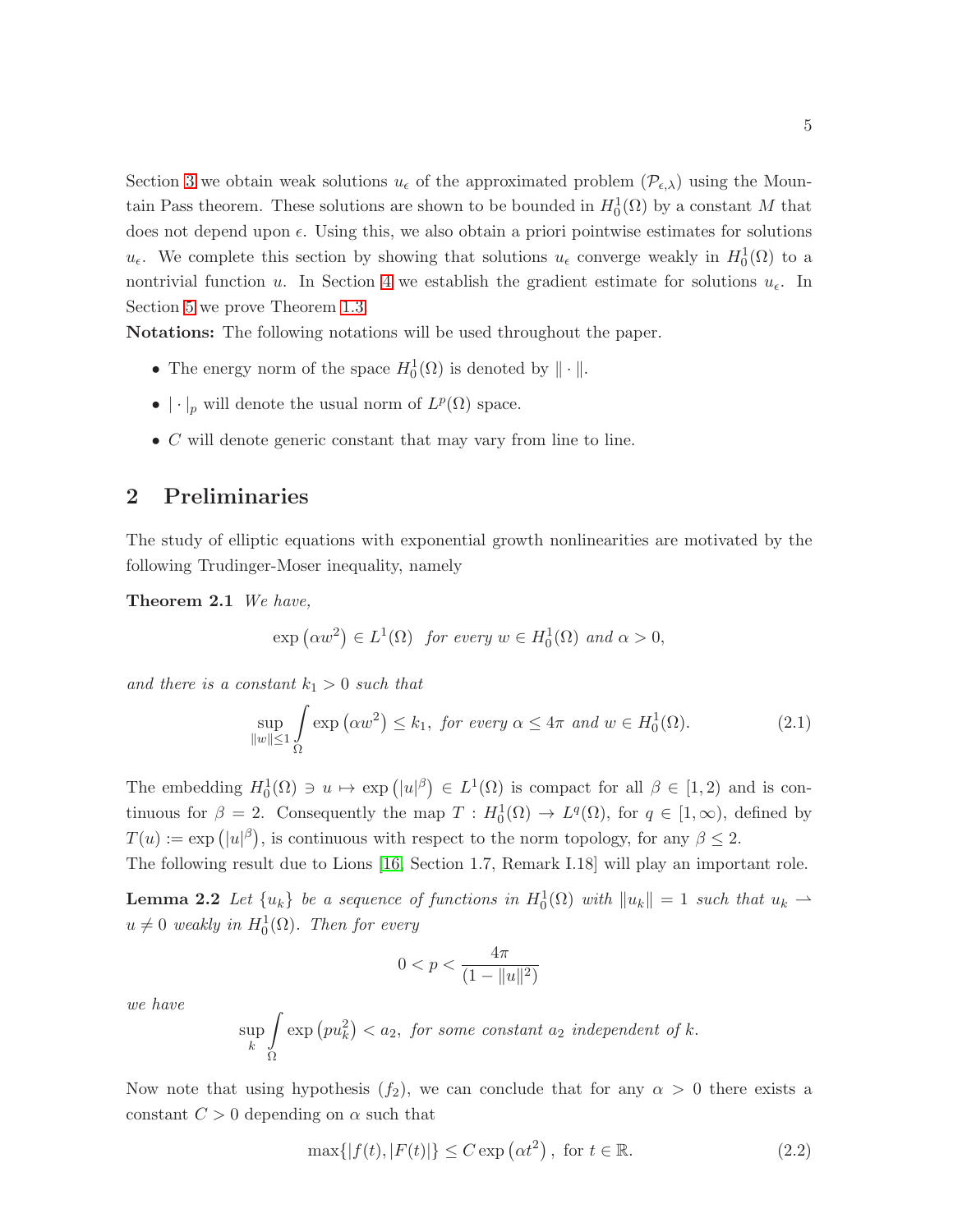For any  $u \in H_0^1(\Omega)$ , by virtue of Sobolev embedding theorem, we get that  $u \in L^q(\Omega)$  for all  $q \in [1,\infty)$ . Moreover using Trudinger-Moser inequality and  $(2.2)$ , we get

<span id="page-5-1"></span>
$$
f(u), F(u) \in L^{q}(\Omega) \text{ for any } q \ge 1.
$$
 (2.3)

Now we recall the well known Hardy-Littlewood-Sobolev inequality

**Proposition 2.3** [\[15\]](#page-26-15)Hardy-Littlewood-Sobolev inequality Let  $r, s > 1$  and  $0 < \mu < 2$ with  $1/r+1/s+\mu/2=2$ ,  $f \in L^r(\mathbb{R}^2)$ ,  $g \in L^s(\mathbb{R}^2)$ . Then, there exist a sharp constant  $C(r, s, \mu)$ independent of f and g such that

$$
\int\limits_{\mathbb{R}^2} \int\limits_{\mathbb{R}^2} \frac{f(x)g(y)}{|x-y|^{\mu}} dx dy \le C(r, s, \mu)|f|_{r}|g|_{s}.
$$
\n(2.4)

<span id="page-5-0"></span> $\Box$ 

By taking  $r = s = 4/(4 - \mu)$  in Proposition [2.3](#page-5-0) and using [\(2.3\)](#page-5-1), we get that  $J_{\epsilon,\lambda}$  as defined in [\(1.2\)](#page-2-1) is well defined in  $H_0^1(\Omega)$ . Also  $J_{\epsilon,\lambda} \in C^1(H_0^1(\Omega), \mathbb{R})$ . Naturally the critical points of  $J_{\epsilon,\lambda}$  corresponds to weak solutions of  $(P_{\epsilon,\lambda})$  and for any  $u \in H_0^1(\Omega)$ 

$$
\langle J'_{\epsilon,\lambda}(u),\varphi\rangle=\int\limits_{\Omega}\nabla u\nabla \varphi dx+\int\limits_{\Omega}l_{\epsilon}(u)\varphi dx-\int\limits_{\Omega}\left(\int\limits_{\Omega}\frac{F(u(y))}{|x-y|^{\mu}}dy\right)f(u(x))\varphi(x)dx,
$$

for every  $\varphi \in H_0^1(\Omega)$ . We will need the following estimates of  $l_{\epsilon}$ .

Proposition 2.4 The following assertions hold.

1. There exists  $\tilde{m} > 0$  such that

<span id="page-5-2"></span>
$$
0 \le -l_{\epsilon}(t) \le t \text{ for all } t \ge 1 - \epsilon \text{ and } 0 < \epsilon < 1/2,\tag{2.5}
$$

<span id="page-5-3"></span>
$$
0 < L_{\epsilon}(t) < \widetilde{m} \text{ for any } 0 \le t \le 1 - \epsilon \text{ and } 0 < \epsilon < 1,\tag{2.6}
$$

and

<span id="page-5-4"></span>
$$
|L_{\epsilon}(t)| \le \frac{t^{2-\beta}}{2-\beta} + \frac{t^{1-\beta}}{1-\beta} + \widetilde{m}.
$$
 (2.7)

2. For each  $p_0 > 2$  there exists a constant  $k_0$  such that

<span id="page-5-5"></span>
$$
L_{\epsilon}(t) \ge -k_0 t^{p_0} \text{ for all } t \ge 1 - \epsilon, \ 0 \le \epsilon \le 1/2. \tag{2.8}
$$

3. There exists a constant  $C > 0$  that does not depend upon  $0 < \epsilon < 1$  such that

<span id="page-5-6"></span>
$$
|tl_{\epsilon}(t)| \le C(1 + t^{2-\beta}) \text{ for all } t > 0. \tag{2.9}
$$

4. There exist constants  $\epsilon_0 > 0$  and  $\delta_0 > 0$  (that is independent of  $\epsilon > 0$ ) such that

<span id="page-5-7"></span>
$$
-\log\left(t+\frac{\epsilon}{t+\epsilon}\right) \ge t \text{ for all } 0 \le t < \delta_0 \text{ and } 0 < \epsilon < \epsilon_0. \tag{2.10}
$$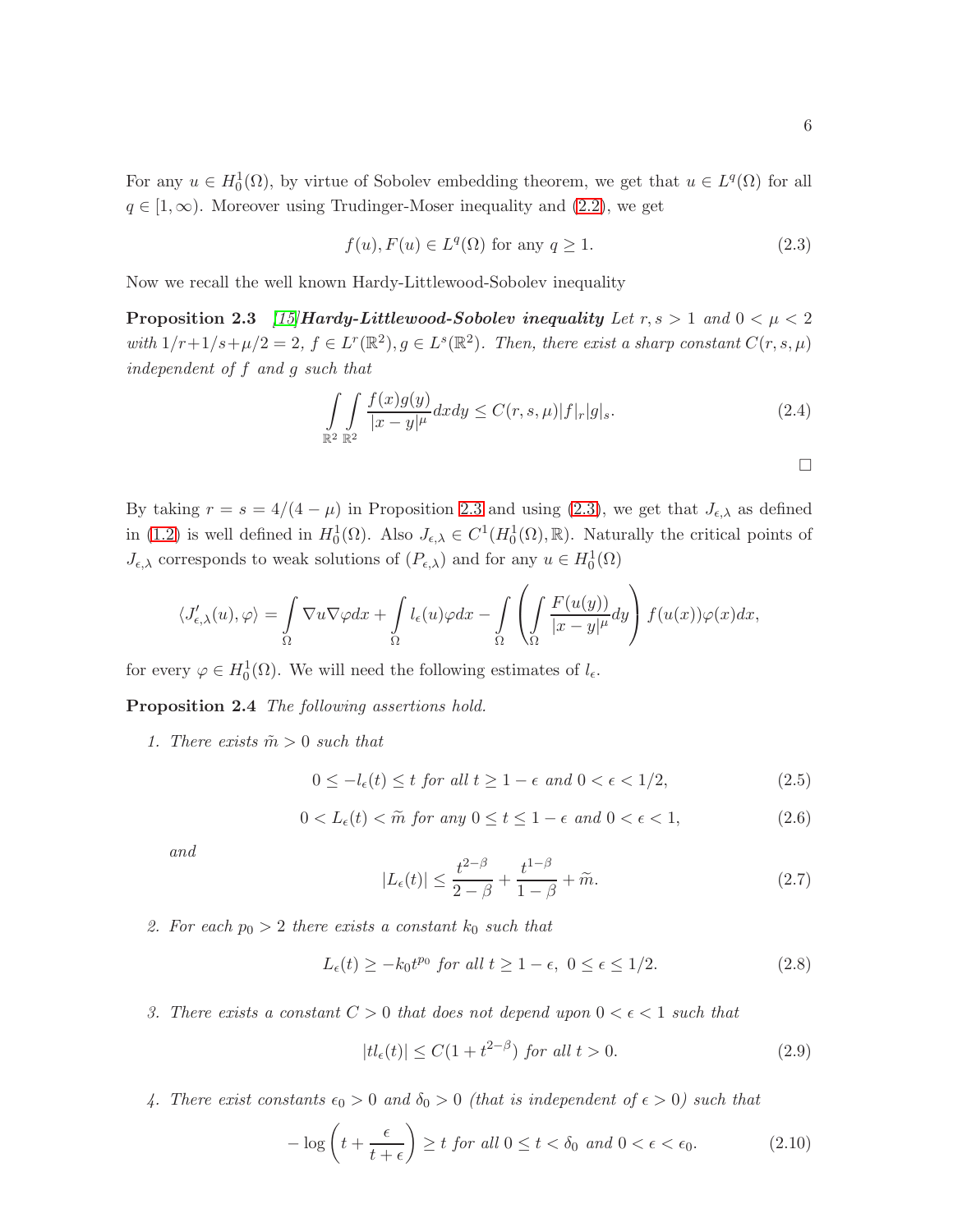**Proof.** By definition of  $l_{\epsilon}$ , we have  $l_{\epsilon}(t) \geq 0$  for  $0 \leq t \leq 1 - \epsilon$  and  $l_{\epsilon}(t) \leq 0$  for  $t \geq 1 - \epsilon$ . Note that for  $0 < \epsilon < 1/2$  and  $t \ge 1 - \epsilon$ , we have

$$
-l_{\epsilon}(t) = \frac{t^{q}}{(t+\epsilon)^{q+\beta}} \log\left(t + \frac{\epsilon}{t+\epsilon}\right) \leq t(t+\epsilon)^{-\beta-1} \log(t+\epsilon) \leq t.
$$

This proves assertion [\(2.5\)](#page-5-2).

Now since  $0 < \beta < 1$ , we choose  $\delta > 0$  such that  $0 < \beta < \delta < 1$ . Since  $\lim_{t\to 0} -t^{\delta-\beta} \log(t) = 0$ , we can choose  $m > 0$  such that  $-t^{\delta-\beta}\log(t) < m$  for  $0 \le t \le 1$ . Hence for  $0 \le t \le 1-\epsilon$ , we have

$$
0 \le l_{\epsilon}(t) \le -(t+\epsilon)^{-\beta} \log(t+\epsilon) \le mt^{-\delta},
$$

and so

$$
0 < L_{\epsilon}(t) = \int_{0}^{t} l_{\epsilon}(s)ds \le \frac{m}{1-\delta}t^{1-\delta} \le \tilde{m} \text{ for all } 0 \le t \le 1-\epsilon.
$$

This concludes assertion [\(2.6\)](#page-5-3). Inequality [\(2.7\)](#page-5-4) also holds. Indeed using [\(2.6\)](#page-5-3) and the fact that  $\log t \leq t$  for all  $t > 0$ , we have

$$
|L_{\epsilon}(t)| \leq \widetilde{m} + \int_{1-\epsilon}^{t} |l_{\epsilon}(s)| ds \leq \widetilde{m} + \int_{1-\epsilon}^{t} s^{-\beta} \log \left( s + \frac{s}{s+\epsilon} \right)
$$
  

$$
\leq \widetilde{m} + \int_{1-\epsilon}^{t} s^{-\beta} \left( s + \frac{\epsilon}{s+\epsilon} \right) ds \leq \widetilde{m} + \int_{0}^{t} (s^{1-\beta} + s^{\beta}) ds = \widetilde{m} + \frac{t^{2-\beta}}{2-\beta} + \frac{t^{1-\beta}}{1-\beta}.
$$

Note that for each  $p_0 > 2$  there exists  $k_0 > 0$  such that

$$
\widetilde{m} + \frac{t^{2-\beta}}{2-\beta} + \frac{t^{1-\beta}}{1-\beta} \le k_0 t^{p_0} \text{ for all } t \ge 1/2.
$$

Thus, from [\(2.7\)](#page-5-4) we obtain

$$
L_{\epsilon}(s) \ge -\left(\widetilde{m} + \frac{t^{2-\beta}}{2-\beta} + \frac{t^{1-\beta}}{1-\beta}\right) \ge -k_0 t^{p_0} \text{ for all } t \ge 1-\epsilon \text{ and for every } 0 < \epsilon < 1/2,
$$

proving [\(2.8\)](#page-5-5). Now we prove [\(2.9\)](#page-5-6). For each  $0 < \epsilon < 1$  and  $0 < t < 1 - \epsilon$  there exists a constant  $C > 0$  independent of  $\epsilon$  such that

$$
|l_{\epsilon}(t)t| \le -t^{1-\beta} \log \left( t + \frac{\epsilon}{t+\epsilon} \right) \le (-\log t)t^{1-\beta} \le C.
$$

On the other hand for  $t > 1 - \epsilon$  we have for some  $C > 0$ 

$$
|l_{\epsilon}(t)t| \leq t^{1-\beta} \log\left(t + \frac{\epsilon}{t+\epsilon}\right) \leq t^{1-\beta} \log(t+\epsilon) \leq Ct^{2-\beta}.
$$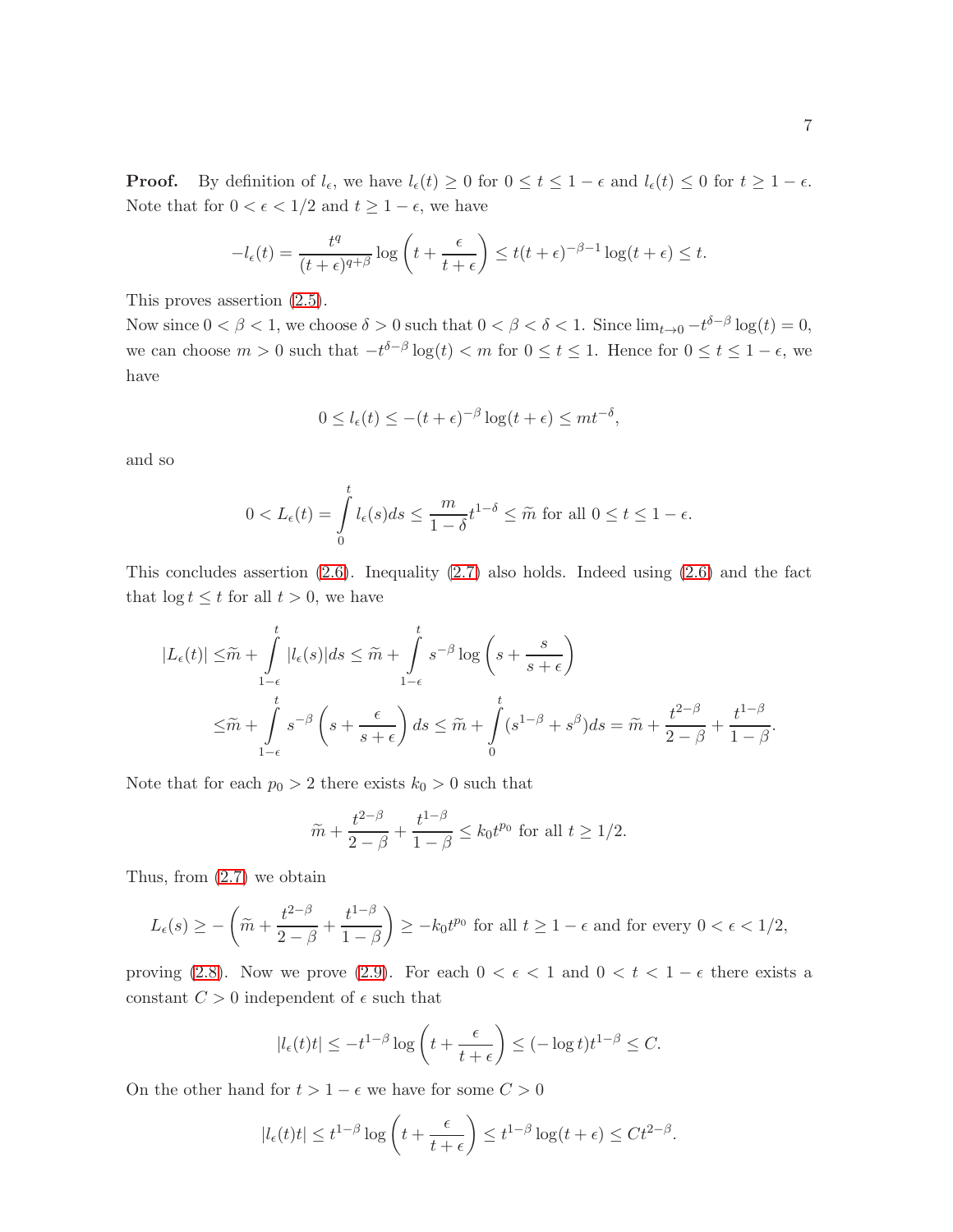We conclude that there exists a constant  $C > 0$  such that

$$
|l_{\epsilon}(s)s| \le C(1+t^{2-\beta})
$$
 for all  $s \ge 0$  and  $0 < \epsilon < 1$ .

Lastly, we prove assertion [\(2.10\)](#page-5-7). A simple application of L'Hospital's rule shows that

$$
\lim_{t \to 0} \frac{t}{-\log\left(t + \frac{\epsilon}{t+\epsilon}\right)} = \frac{\epsilon}{1-\epsilon} \le \frac{1}{2} \text{ if } 0 < \epsilon < \epsilon_0 = \frac{1}{3}.
$$

Thus we can choose  $\delta_0$  independent of  $0 < \epsilon < \epsilon_0$  such that

$$
t \le -\log\left(t + \frac{\epsilon}{t+\epsilon}\right)
$$
 if  $0 \le t < \delta_0$  and  $0 < \epsilon < \epsilon_0$ .

This completes the proof.  $\Box$ 

We shall require the following proposition many times in the course of this article.

**Proposition 2.5** Assume that f satisfies [\(2.2\)](#page-4-1) for some  $C, \alpha > 0$ . If  $\{u_k\} \subset H_0^1(\Omega)$  is a sequence such that  $||u_k||^2 \leq \frac{2\pi}{\alpha}$  $\frac{2\pi}{\alpha}$  and  $u_k \rightharpoonup u$  weakly in  $H_0^1(\Omega)$ , then

<span id="page-7-1"></span>
$$
\int_{\Omega} f(u_k)dx \to \int_{\Omega} f(u)dx \tag{2.11}
$$

and

<span id="page-7-2"></span>
$$
\int_{\Omega} F(u_k) dx \to \int_{\Omega} F(u) dx.
$$
\n(2.12)

In particular, if f satisfies  $(f_2)$ , then the assertions [\(2.11\)](#page-7-1) and [\(2.12\)](#page-7-2) hold provided that there is a constant  $M > 0$  that does not depend upon k such that  $||u_k|| < M$ .

<span id="page-7-0"></span>**Proof.** Proof follows similarly as the proof of Proposition 2 in [\[10\]](#page-26-0).

<span id="page-7-5"></span><span id="page-7-4"></span><span id="page-7-3"></span>

#### 3 Solution and uniform bounds of approximated problem

The following theorem is the main result concerning  $(\mathcal{P}_{\epsilon,\lambda})$  in this section:

**Theorem 3.1** Suppose f satisfies  $(f_2) - (f_5)$  and let  $\epsilon^* = \min{\epsilon_0, 1/2}$ , where  $\epsilon_0$  is defined as in [\(2.10\)](#page-5-7). Then there exists a  $\bar{\lambda} > 0$  such that for each  $0 < \lambda < \bar{\lambda}$  we have a nonnegative nontrivial solution  $u_{\epsilon} \in H_0^1(\Omega)$  to  $(\mathcal{P}_{\epsilon,\lambda})$  for every  $0 < \epsilon < \epsilon^*$ . Moreover there exists a constant  $M > 0$ , independent of  $\epsilon \in (0, \epsilon^*)$  and  $\lambda \in (0, \bar{\lambda})$  such that

$$
||u_{\epsilon}|| \le M \text{ and } |u_{\epsilon}|_{\infty} < M. \tag{3.1}
$$

We prove Theorem [3.1](#page-7-3) with the help of mountain pass lemma.

First we show that  $J_{\epsilon,\lambda}$  satisfies the Palais-Smale condition at every nonzero level c.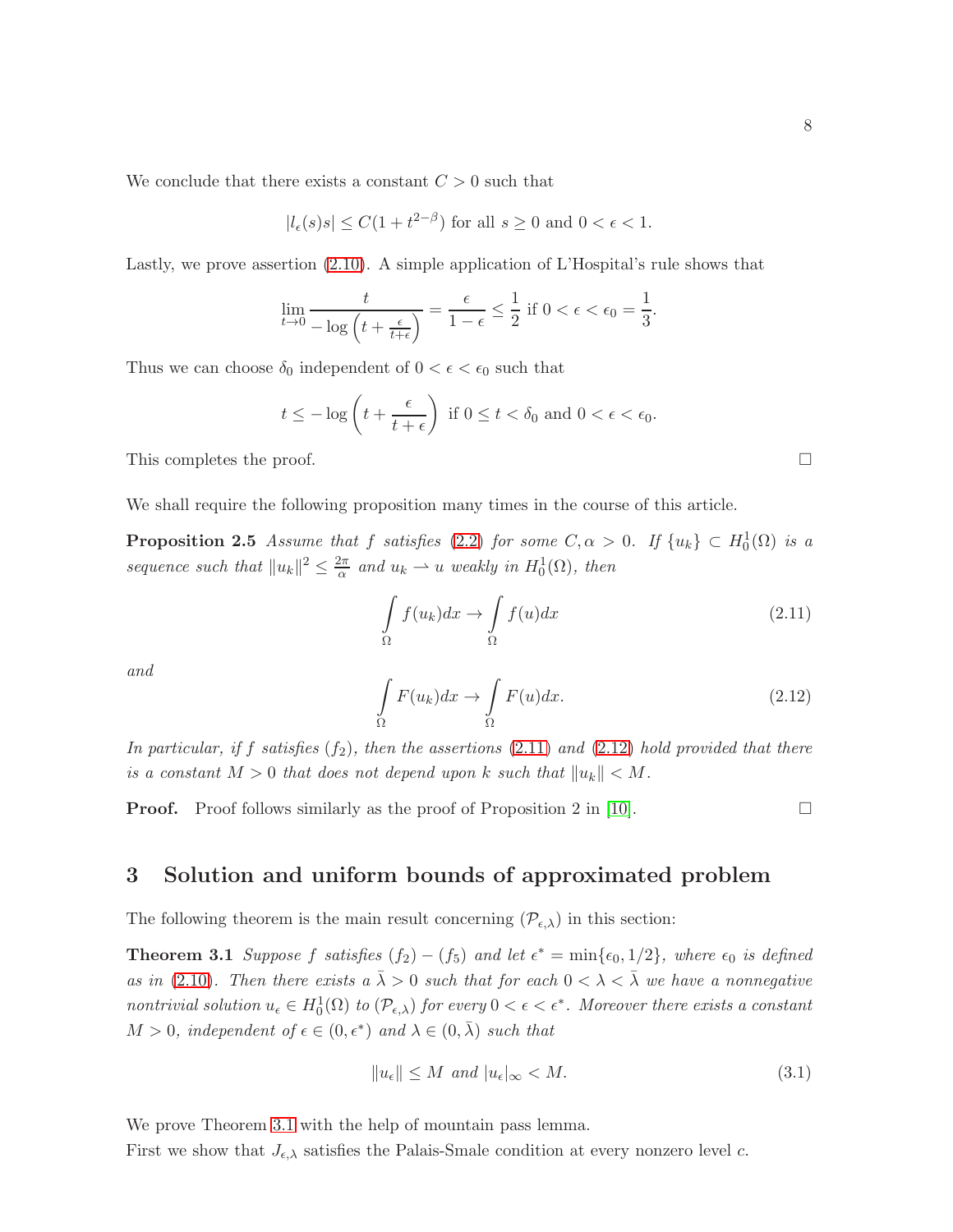**Lemma 3.2** Fix  $0 < \epsilon < 1$  and suppose f satisfies  $(f_2)$ ,  $(f_4)$  and  $(f_5)$ . Then the functional  $J_{\epsilon,\lambda}$  satisfies the Palais-Smale condition at every level  $c \neq 0$ .

**Proof.** Let  $\{u_k^{\epsilon}\}_{k\in\mathbb{N}}$  be a Palais-Smale sequence for  $J_{\epsilon,\lambda}$  in  $H_0^1(\Omega)$  at level c. Throughout this proof we shall denote  $u_k^{\epsilon}$  by  $u_k$ . Then  $\{u_k\}_{k\in\mathbb{N}}$  satisfies

<span id="page-8-3"></span>
$$
\frac{\|u_k\|^2}{2} + \int\limits_{\Omega} L_{\epsilon}(u_k)dx - \frac{\lambda}{2} \int\limits_{\Omega} \left( \int\limits_{\Omega} \frac{F(u_k(y))}{|x-y|^{\mu}} dy \right) F(u_k(x))dx \to c \text{ as } k \to \infty,
$$
 (3.2)

and there is a sequence  $\rho_k \to 0$  such that

<span id="page-8-0"></span>
$$
\left| \int_{\Omega} \nabla u_k \nabla w + \int_{\Omega} l_{\epsilon}(u_k) w - \lambda \int_{\Omega} \left( \int_{\Omega} \frac{F(u_k(y))}{|x - y|^{\mu}} dy \right) f(u_k(x)) w(x) dx \right| \le \rho_k \|w\|, \tag{3.3}
$$

for all  $w \in H_0^1(\Omega)$ . Taking  $w = u_k$  in [\(3.3\)](#page-8-0), we have

<span id="page-8-4"></span>
$$
\left| \|u_k\|^2 + \int_{\Omega} l_{\epsilon}(u_k)u_k - \lambda \int_{\Omega} \left( \int_{\Omega} \frac{F(u_k(y))}{|x-y|^{\mu}} dy \right) f(u_k(x))u_k(x) dx \right| \le \rho_k \|u_k\|. \tag{3.4}
$$

From the assumption  $(f_4)$ , there exists  $\zeta > 1$  such that  $\zeta F(t) \leq tf(t)$  for any  $t > 0$ , which yields

<span id="page-8-1"></span>
$$
\zeta \int_{\Omega} \left( \int_{\Omega} \frac{F(u(y))}{|x-y|^{\mu}} dy \right) F(u(x)) dx \le \int_{\Omega} \left( \int_{\Omega} \frac{F(u(y))}{|x-y|^{\mu}} dy \right) f(u(x)) u(x) dx.
$$

Then

$$
J_{\epsilon,\lambda}(u_k) - \frac{1}{2\zeta} \langle J'_{\epsilon,\lambda}(u_k), u_k \rangle
$$
  
\n
$$
= \left(\frac{1}{2} - \frac{1}{2\zeta}\right) ||u_k||^2 + \int_{\Omega} L_{\epsilon}(u_k) - \frac{1}{2\zeta} \int_{\Omega} l_{\epsilon}(u_k)u_k
$$
  
\n
$$
- \frac{\lambda}{2} \left( \int_{\Omega} \left( \int_{\Omega} \frac{F(u_k(y))}{|x-y|^{\mu}} dy \right) F(u_k(x)) dx - \frac{1}{\zeta} \int_{\Omega} \left( \int_{\Omega} \frac{F(u_k(y))}{|x-y|^{\mu}} dy \right) f(u_k(x))u_k(x) dx \right)
$$
  
\n
$$
\geq \left(\frac{1}{2} - \frac{1}{2\zeta}\right) ||u_k||^2 + \int_{\Omega} L_{\epsilon}(u_k) - \frac{1}{2\zeta} \int_{\Omega} l_{\epsilon}(u_k)u_k.
$$
\n(3.5)

Now we estimate the second and the third terms in  $(3.5)$  independent of  $\epsilon$ . Using Sobolev embedding theorem, we have for sufficiently large K and  $\beta \in (0,1)$ 

<span id="page-8-2"></span>
$$
\int_{\Omega} L_{\epsilon}(u_{k}) = \int_{\Omega} \int_{0}^{u_{k}} -\frac{t^{q}}{(t+\epsilon)^{q+\beta}} \log\left(t + \frac{\epsilon}{t+\epsilon}\right) dt dx \ge \int_{\Omega} \int_{1-\epsilon}^{u_{k}} -t^{-\beta} \log\left(t + \frac{\epsilon}{t+\epsilon}\right) dt dx
$$
\n
$$
\ge -\int_{\Omega} \int_{0}^{u_{k}} t^{-\beta} \log\left(t + K\right) dt dx \ge -\int_{\Omega} u_{k} dx - C \ge -C \|u_{k}\| - C. \tag{3.6}
$$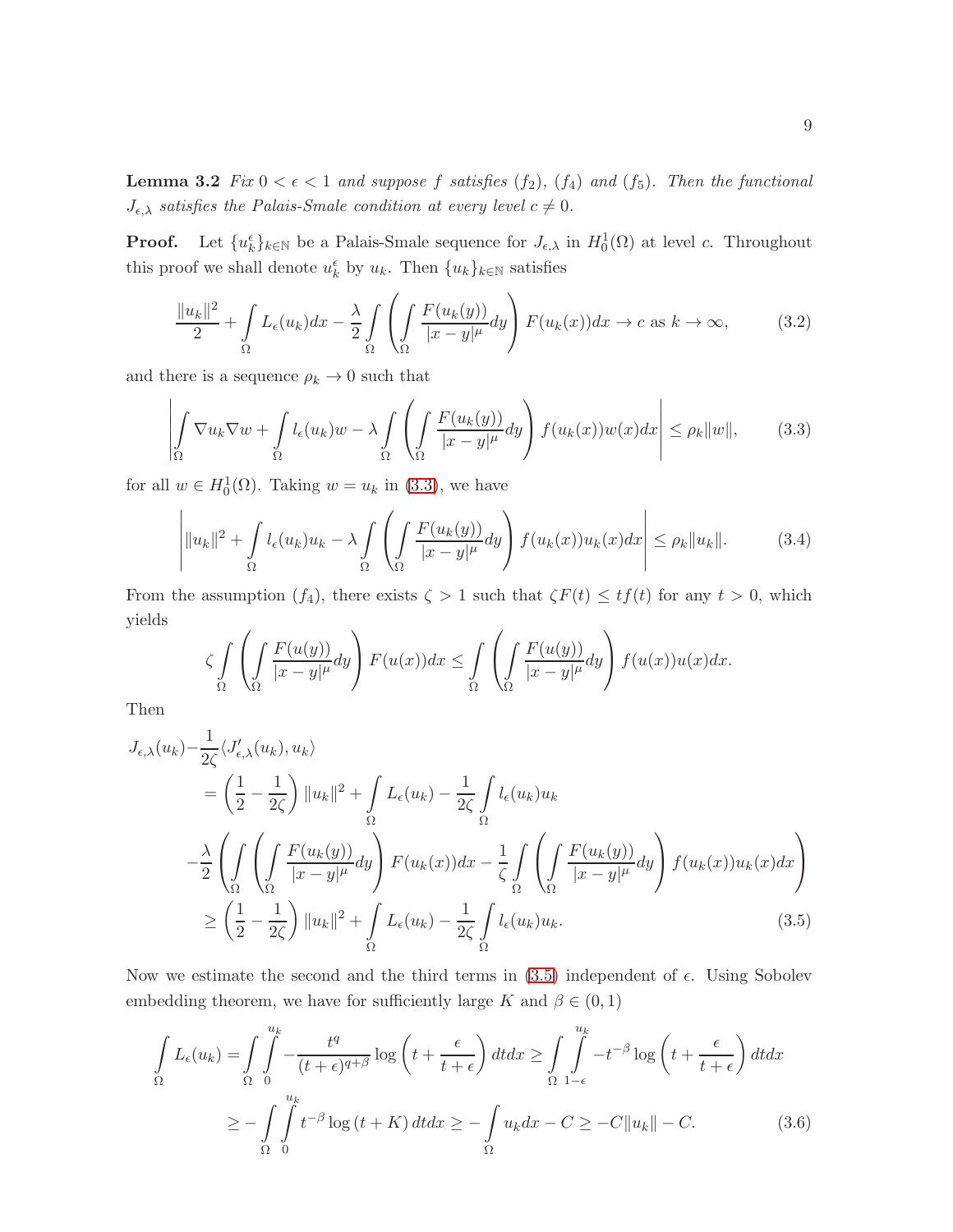Again using Sobolev embedding and Hölder's inequality, we have for  $\gamma \in (0, 1 - \beta)$ 

$$
-\int_{\Omega} l_{\epsilon}(u_k)u_k = \int_{\Omega} \frac{u_k^q}{(u_k + \epsilon)^{q+\beta}} \log \left(u_k + \frac{u_k}{u_k + \epsilon}\right) u_k \ge \int_{\{0 < u_k < 1 - \epsilon\}} u_k^{1-\beta} \log \left(u_k + \frac{u_k}{u_k + \epsilon}\right)
$$
\n
$$
\ge \int_{\{0 < u_k < 1 - \epsilon\}} \log (u_k) u_k^{1-\beta} \ge -\int_{\Omega} u_k^{1-\beta-\gamma} dx \ge -C \|u_k\| - C. \tag{3.7}
$$

Plugging  $(3.6)$  and  $(3.7)$  in  $(3.5)$ , we have

<span id="page-9-1"></span>
$$
J_{\epsilon,\lambda}(u_k) - \frac{1}{2\zeta} \langle J'_{\epsilon,\lambda}(u_k), u_k \rangle \ge \left(\frac{1}{2} - \frac{1}{2\zeta}\right) \|u_k\|^2 - C\|u_k\| - C. \tag{3.8}
$$

Also from  $(3.2)$  and  $(3.4)$ , we have

<span id="page-9-2"></span><span id="page-9-0"></span>
$$
J_{\epsilon,\lambda}(u_k) - \frac{1}{2\zeta} \langle J'_{\epsilon,\lambda}(u_k), u_k \rangle \le C \left( 1 + \rho_k \frac{\|u_k\|}{2\zeta} \right),\tag{3.9}
$$

for some constant  $C > 0$ . Therefore from  $(3.8)$  and  $(3.9)$ 

$$
\left(\frac{1}{2} - \frac{1}{2\zeta}\right) \|u_k\|^2 - C\|u_k\| - C \le C\left(1 + \rho_k \frac{\|u_k\|}{2\zeta}\right).
$$

This implies that  $\{u_k\}$  must be bounded in  $H_0^1(\Omega)$ . Also from the calculations it is clear that we can find  $M > 0$  independent of  $\epsilon$  and  $\lambda$  such that

<span id="page-9-5"></span><span id="page-9-3"></span>
$$
||u_k|| \le M. \tag{3.10}
$$

Consequently, there exists  $u \in H_0^1(\Omega)$  such that up to subsequences, we have

$$
\begin{cases}\n u_k \rightharpoonup u \text{ weakly in } H_0^1(\Omega), \\
u_k \rightharpoonup u \text{ in } L^p(\Omega) \text{ for every } p \ge 1, \\
u_k(x) \rightharpoonup u(x) \text{ a.e. in } \Omega, \\
|u_k| \le z_p \text{ a.e. in } \Omega \text{ for some } z_p \in L^p(\Omega) \text{ with any } p \in [1, \infty).\n\end{cases}
$$
\n(3.11)

Now using Proposition [2.5,](#page-7-4) we have  $l_{\epsilon}(u_k) \to l_{\epsilon}(u)$  and  $L_{\epsilon}(u_k) \to L_{\epsilon}(u)$  in  $L^1(\Omega)$ . Next we show that

<span id="page-9-4"></span>
$$
\left(\int_{\Omega} \frac{F(u_k(y))}{|x-y|^{\mu}} dy\right) f(u_k(x)) dx \to \left(\int_{\Omega} \frac{F(u(y))}{|x-y|^{\mu}} dy\right) f(u(x)) \text{ in } L^1(\Omega). \tag{3.12}
$$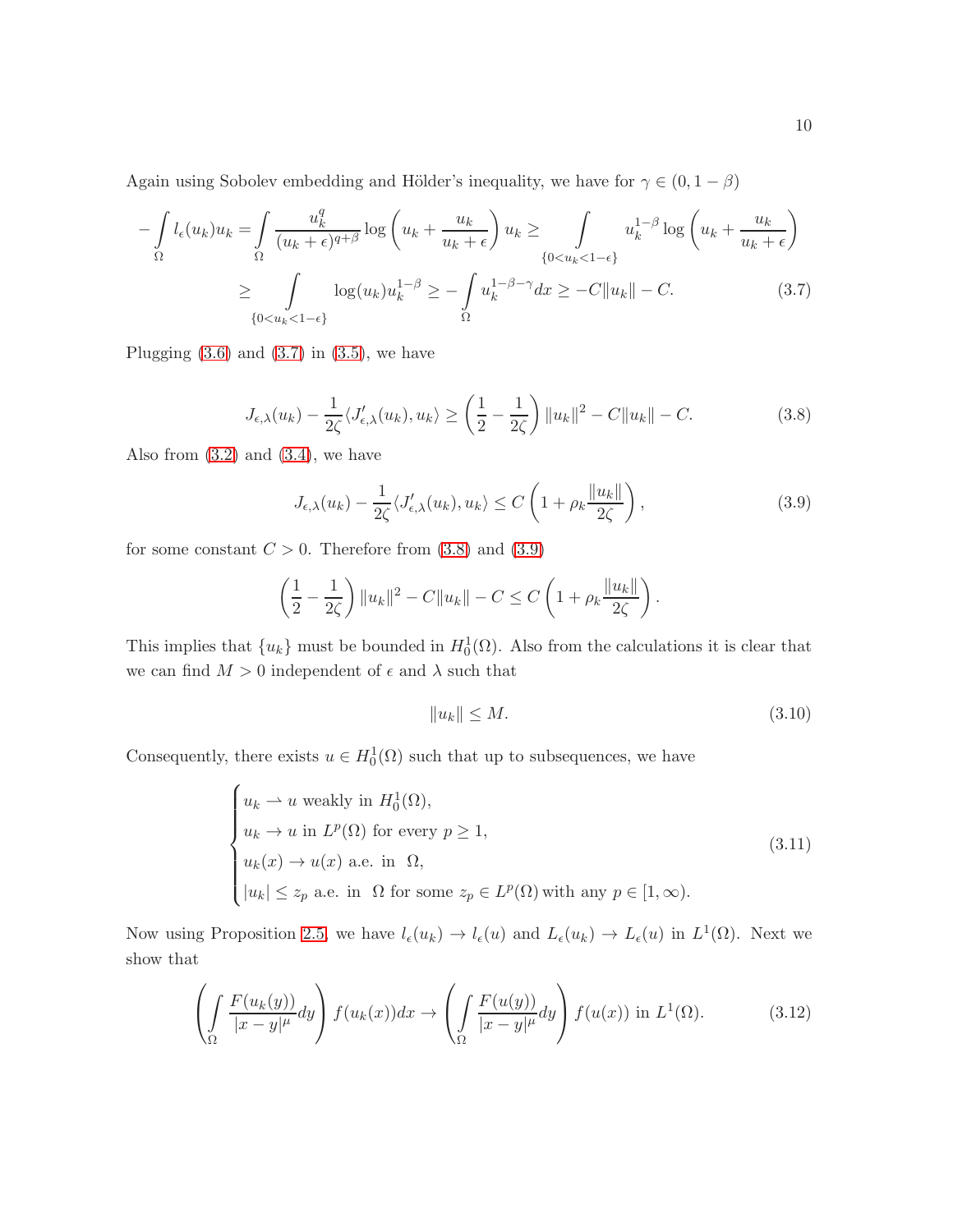We have

$$
\int_{\Omega} \left| \left( \int_{\Omega} \frac{F(u_k(y))}{|x - y|^{\mu}} dy \right) f(u_k(x)) - \left( \int_{\Omega} \frac{F(u(y))}{|x - y|^{\mu}} dy \right) f(u(x)) \right|
$$
  
\n
$$
\leq \int_{\Omega} \left( \int_{\Omega} \frac{F(u(y))}{|x - y|^{\mu}} dy \right) |f(u_k(x)) - f(u(x))| dx
$$
  
\n
$$
+ \int_{\Omega} \left( \int_{\Omega} \frac{|F(u_k(y)) - F(u(y))| dy}{|x - y|^{\mu}} \right) f(u_k(x)) dx
$$
  
\n:= I<sub>1</sub> + I<sub>2</sub> (say).

From [\(2.3\)](#page-5-1), we know that  $F(u) \in L^r(\Omega)$  for any  $r \in [1,\infty)$ . Since  $\mu \in (0,1)$ ,  $y \mapsto |x-y|^{-\mu} \in$  $L^{s}(\Omega)$  for all  $s \in \left(1, \frac{1}{\mu}\right)$  $\mu$ uniformly in  $x \in \Omega$  (since  $\Omega$  is bounded). So using Hölder's inequality we get that

<span id="page-10-0"></span>
$$
\int_{\Omega} \frac{F(u(y))}{|x - y|^{\mu}} dy \in L^{\infty}(\Omega).
$$
\n(3.13)

Now by using [\(3.13\)](#page-10-0) and Proposition [2.5,](#page-7-4) we get that  $I_1 \rightarrow 0$  as  $k \rightarrow \infty$ . Now using the semigroup property of Riesz potential, we have

$$
\int_{\Omega} \left( \int_{\Omega} \frac{|F(u_k(y) - F(u(y)))|}{|x - y|^{\mu}} dy \right) f(u_k(x)) dx
$$
\n
$$
\leq \left( \int_{\Omega} \left( \int_{\Omega} \frac{|F(u_k(y)) - F(u(y))|}{|x - y|^{\mu}} dy \right) |F(u_k(x)) - F(u(x))| dx \right)^{\frac{1}{2}}
$$
\n
$$
\left( \int_{\Omega} \left( \int_{\Omega} \frac{f(u_k(y))}{|x - y|^{\mu}} dy \right) f(u_k(x)) dx \right)^{\frac{1}{2}}.
$$
\n(3.14)

Again by Hardy-Littlewood-Sobolev inequality and [\(2.2\)](#page-4-1), we have

$$
\left(\int_{\Omega} \left( \int_{\Omega} \frac{f(u_k(y))}{|x-y|^{\mu}} dy \right) (f(u_k(x))) dx \right)^{\frac{1}{2}} \leq \left( \int_{\Omega} |f(u_k)|^{\frac{4}{4-\mu}} \right)^{\frac{4-\mu}{4}}
$$

$$
\leq C \left( \int_{\Omega} \exp\left(\frac{4}{4-\mu} \alpha u_k^2\right) \right)^{\frac{4-\mu}{4}}.
$$

Choosing  $\alpha > 0$  such that  $\frac{4}{4-\mu} \alpha M^2 \leq 4\pi$ , where M is given by [\(3.10\)](#page-9-3), we obtain using [\(2.1\)](#page-4-2) that

$$
\left(\int_{\Omega} \left( \int_{\Omega} \frac{f(u_k(y))}{|x-y|^{\mu}} dy \right) (f(u_k(x))) dx \right)^{\frac{1}{2}} \leq \widetilde{C},
$$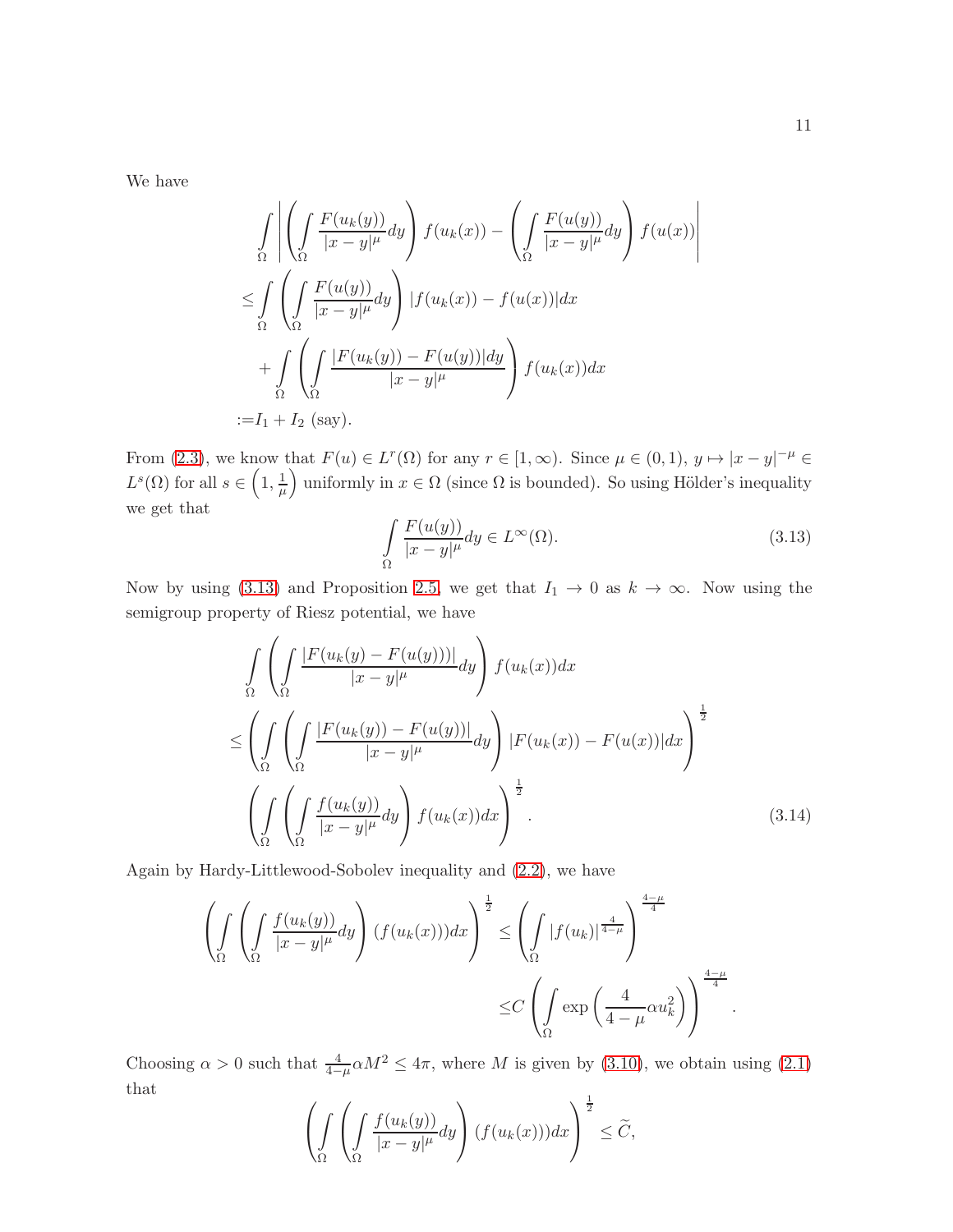where  $\widetilde{C}$  is a positive constant. Next

$$
\left(\int_{\Omega} \left( \int_{\Omega} \frac{F(u_k(y)) - F(u(y))}{|x - y|^{\mu}} dy \right) (F(u_k(x))) - F(u(x)) dx \right) \to 0
$$

follows similarly as in the proof of Lemma 3.4 of [\[2\]](#page-25-0). Finally, the convergence

<span id="page-11-0"></span>
$$
\left(\int_{\Omega} \frac{F(u_k(u))}{|x-y|^{\mu}} dy\right) F(u_k(x)) \to \left(\int_{\Omega} \frac{F(u(u))}{|x-y|^{\mu}} dy\right) F(u(x)) \text{ in } L^1(\Omega) \tag{3.15}
$$

follows from  $(f_5)$  and Vitali's convergence Theorem (see for instance the proof of Lemma 2.4 in [\[1\]](#page-25-3)). From now onwards in this proof we use the following notations

$$
P(x, u) = \frac{\lambda}{2} \left( \int_{\Omega} \frac{F(u(y))}{|x - y|^{\mu}} dy \right) F(u(x)) - L_{\epsilon}(u) \text{ and } R(x, u) = \lambda \left( \int_{\Omega} \frac{F(u(y))}{|x - y|^{\mu}} dy \right) f(u) - l_{\epsilon}(u).
$$

From [\(3.2\)](#page-8-3), [\(3.4\)](#page-8-4), [\(3.12\)](#page-9-4) and [\(3.15\)](#page-11-0), we have

<span id="page-11-4"></span>
$$
\lim_{k \to \infty} ||u_k||^2 = 2\left(c + \int_{\Omega} P(x, u) dx\right)
$$
\n(3.16)

and

<span id="page-11-2"></span>
$$
\lim_{k \to \infty} \int_{\Omega} R(x, u_k) u_k = 2 \left( c + \int_{\Omega} P(x, u) dx \right). \tag{3.17}
$$

Now, we consider two cases:

**Case 1:** Suppose that  $c \neq 0$  and  $u \neq 0$ . One has  $J_{\epsilon,\lambda}(u) \leq c$ . We claim that  $J_{\epsilon,\lambda}(u) = c$ . Assume by contradiction that  $J_{\epsilon,\lambda}(u) < c$ . Then

<span id="page-11-3"></span>
$$
||u||^2 < 2\left(c + \int\limits_{\Omega} P(x, u) dx\right). \tag{3.18}
$$

Let  $v_k = \frac{u_k}{\|u_k\|}$  $\frac{u_k}{\|u_k\|}$  and  $v = \frac{u_k}{\sqrt{2\pi}}$  $\sqrt{ }$ 2  $\sqrt{ }$  $c + \int$ Ω  $P(x, u)dx\bigg)\bigg)^{1/2}$ . It follows that  $v_k \rightharpoonup v$  weakly in  $H_0^1(\Omega)$ ,  $||v_k|| = 1$  and  $||v|| < 1$ . Hence by Lemma [2.2,](#page-4-3) we have

<span id="page-11-1"></span>
$$
\sup_{k} \int_{\Omega} \exp\left(4\pi p v_k^2\right) \le k_1 = k_1(p) < \infty \text{ for any } 1 < p < (1 - \|v\|^2)^{-1}.\tag{3.19}
$$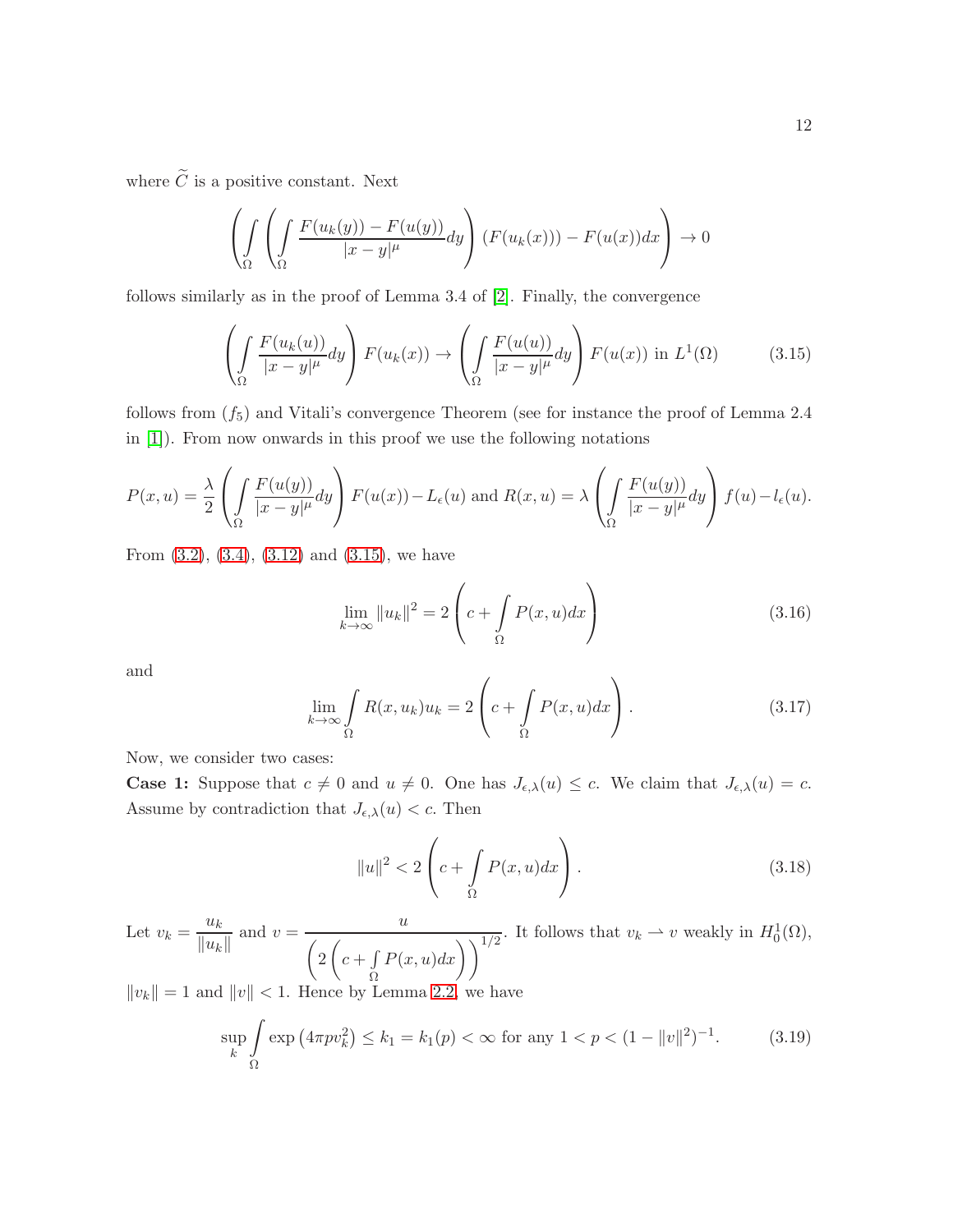Now for  $q > 1$  small enough, we have

$$
\int_{\Omega} |R(x, u_k)|^q \leq C \int_{\Omega} \left[ \left( \int_{\Omega} \frac{|F(u_k(y))f(u_k(x))dy}{|x - y|^{\mu}} \right)^q + |l_{\epsilon}(u_k(x))|^q \right] dx
$$
  
\n
$$
\leq C \left( \int_{\Omega} \int_{\Omega} \frac{\exp (q\alpha u_k^2(y)) \exp (q\alpha u_k^2(x))}{|x - y|^{q\mu}} dx dy + 1 \right)
$$
  
\n
$$
\leq C \left( \int_{\Omega} \exp \left( \frac{4}{4 - q\mu} q\alpha u_k^2 \right) \right)^{\frac{4 - q\mu}{2}} + C.
$$
 (3.20)

Now we choose  $\alpha$  and  $p$  such that

$$
\frac{4}{4-q\mu}q\alpha\|u_k\|^2 < p < \frac{4\pi}{(1-\|v\|^2)}.
$$

Hence fix  $p > 0$  such that  $p < \frac{4\pi}{4}$  $\frac{1}{(1 - ||v||^2)}$  and take  $\alpha > 0$  small such that

<span id="page-12-3"></span><span id="page-12-2"></span>
$$
\alpha<\frac{4-q\mu}{4}\frac{p}{qM^2},
$$

where  $M$  is given by  $(3.10)$ . Then by  $(3.19)$ , we have

<span id="page-12-0"></span>
$$
\int_{\Omega} |R(x, u_k)|^q \le C, \text{ for some } C > 0.
$$
\n(3.21)

Using  $(3.11)$ ,  $(3.17)$ ,  $(3.21)$ , and Hölder's inequality we have

$$
2\left(c+\int_{\Omega} P(x,u)dx\right) = \lim_{k\to\infty} \int_{\Omega} R(x,u_k)u_kdx = \lim_{k\to\infty} \int_{\Omega} R(x,u_k)u dx. \tag{3.22}
$$

On the other hand from [\(2.11\)](#page-7-1)

$$
\left| \int_{\Omega} \nabla u_k \nabla u - \int_{\Omega} R(u_k) u \right| \leq \rho_k ||u|| \text{ for each } k \in \mathbb{N}.
$$

Hence,

$$
-\rho_k \|u\| + \int_{\Omega} R(x, u_k)u \leq \int_{\Omega} \nabla u_k \nabla u \leq \rho_k \|u\| + \int_{\Omega} R(x, u_k)u. \tag{3.23}
$$

Taking  $k \to \infty$  in [\(3.23\)](#page-12-1) and using [\(3.22\)](#page-12-2), we get

<span id="page-12-1"></span>
$$
||u||^2 = 2\left(c + \int_{\Omega} P(x, u) dx\right),
$$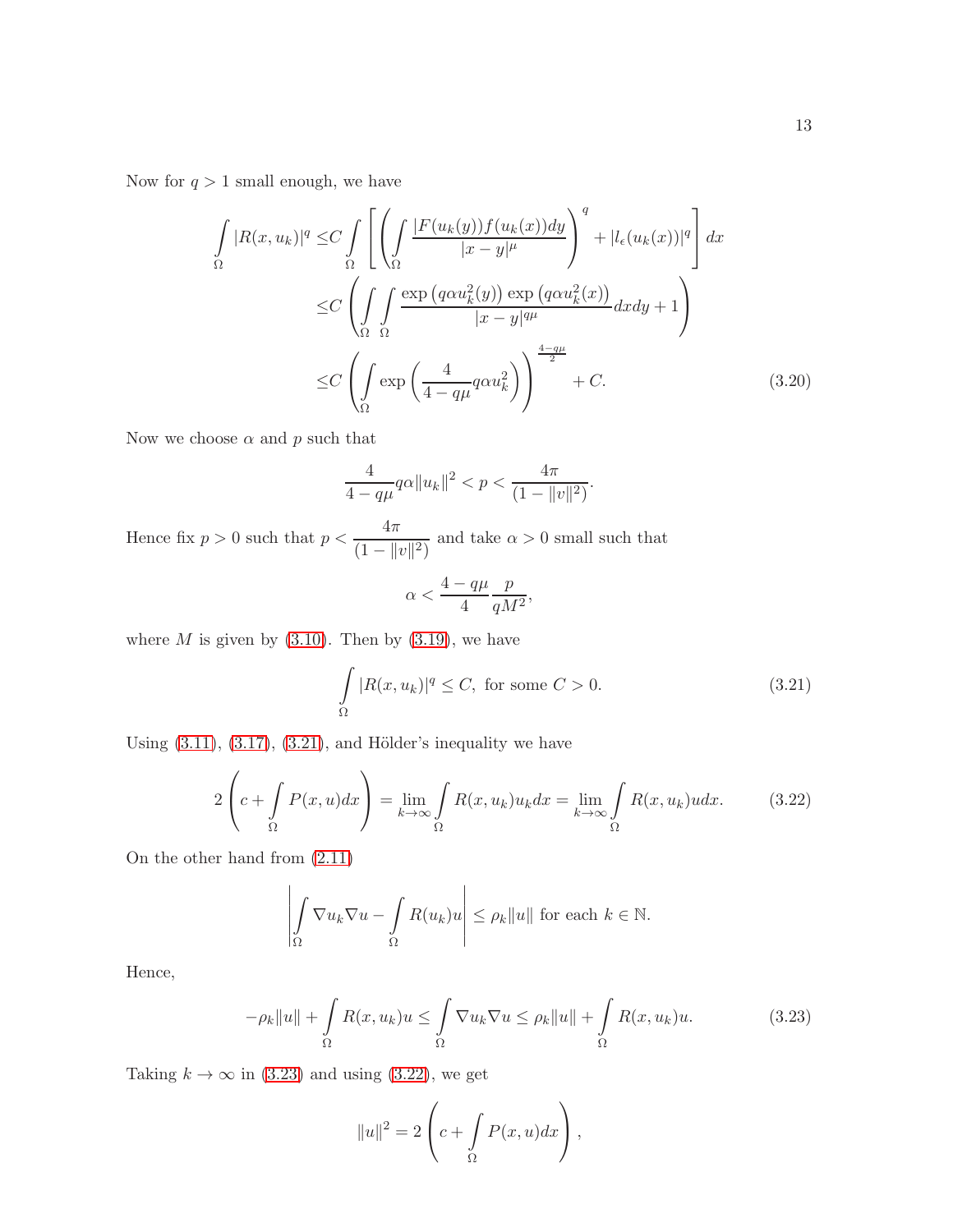which is a contradiction to [\(3.18\)](#page-11-3). Therefore, we must have  $J_{\epsilon,\lambda}(u) = c$ . As a consequence, using  $(3.16)$ , we obtain

$$
\lim_{k \to \infty} ||u_k||^2 = 2\left(c + \int_{\Omega} P(x, u) dx\right) = ||u||^2.
$$

Thus, it follows that  $u_k \to u$  strongly in  $H_0^1(\Omega)$ .

**Case 2:** Assume that  $c \neq 0$  and  $u = 0$ . We will prove that this cannot happen. Fix a constant  $0 < a < 1$ . From  $u = 0$ , we conclude from  $(3.16)$  that for large k

$$
||u_k||^2 \le 2c + a. \tag{3.24}
$$

According to [\(3.20\)](#page-12-3), take  $q > 1$  small enough such that  $\alpha < \frac{4 - \mu}{4}$ 4  $4\pi$  $\frac{m}{q(2c+a)}$ . Then,

$$
\int_{\Omega} |R(x, u_k)|^q < C,
$$

where C is some positive constant. Now using Hölder's inequality and the fact that  $u_k \to 0$ strongly in  $L^{\frac{q}{q-1}}(\Omega)$ , we get

$$
\left| \int_{\Omega} R(x, u_k) u_k \right| \leq \left( \int_{\Omega} |R(x, u_k)|^q \right)^{\frac{1}{q}} \left( \int_{\Omega} |u_k|^{\frac{q}{q-1}} \right)^{\frac{q-1}{q}} \to 0 \text{ as } k \to \infty. \tag{3.25}
$$

On the other hand from [\(3.4\)](#page-8-4), we have

$$
\left| \int_{\Omega} |\nabla u_k|^2 - \int_{\Omega} R(x, u_k) u_k \right| \leq \rho_k ||u_k||.
$$

This means that

$$
-\rho_k M + \int\limits_{\Omega} R(x, u_k) u_k \leq \int\limits_{\Omega} |\nabla u_k|^2 dx \leq \rho_k M + \int\limits_{\Omega} R(x, u_k) u_k.
$$

Taking limit as  $k \to \infty$  above, we get  $||u_k|| \to 0$ . This contradicts the fact that  $||u_k|| \to 2c \neq 0$ . The proof is complete.  $\Box$ 

<span id="page-13-0"></span>Let  $\varphi \in H_0^1(\Omega) \cap L^\infty(\Omega)$  be such that  $\varphi > 0$  in  $\Omega$  and  $\|\varphi\| = 1$ .

**Lemma 3.3** Suppose f satisfies [\(1.1\)](#page-1-1) and take  $\lambda > 0$ . Then there exists a constant  $K = K(\lambda)$ independent of  $\epsilon$  such that

$$
J_{\epsilon,\lambda}(K\varphi) < 0.
$$

Also there exists a constant  $m_2 > 0$ , which is independent of  $\epsilon$ , such that

$$
\sup_{t\in[0,1]}J_{\epsilon,\lambda}(tK\varphi)
$$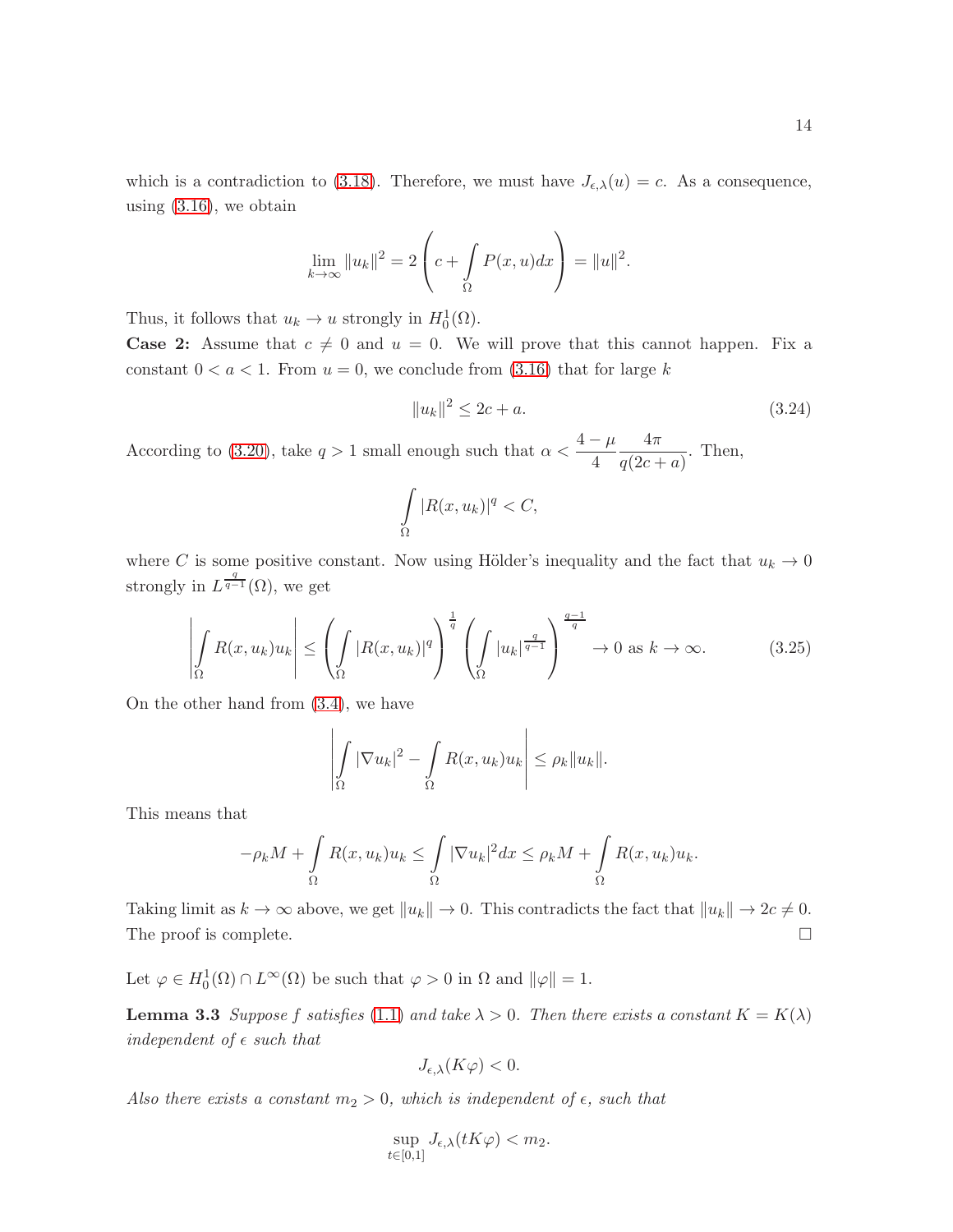<span id="page-14-0"></span>
$$
L_{\epsilon}(t) \le \tilde{m} \quad \text{for all } t \ge 0 \text{ and } \epsilon > 0. \tag{3.26}
$$

Choose a compact set  $\tilde{\Omega} \subset \Omega$  such that  $\varphi > a_0 > 0$  on  $\tilde{\Omega}$  for some  $a_0 > 0$ . Then using [\(1.1\)](#page-1-1) and  $(3.26)$ , for t sufficiently large, we have

$$
J_{\epsilon,\lambda}(t\varphi) \leq \frac{t^2}{2} + \widetilde{m}|\Omega| - \lambda \int_{\widetilde{\Omega}} \int_{\widetilde{\Omega}} \frac{F(t\varphi(y))F(t\varphi(x))}{|x - y|^{\mu}} dx dy
$$
  

$$
\leq \frac{t^2}{2} + \widetilde{m}|\Omega| - \lambda \int_{\widetilde{\Omega}} \int_{\widetilde{\Omega}} \frac{A(t\varphi)^{\gamma}(y)A(t\varphi)^{\gamma}(x)}{|x - y|^{\mu}} dx dy
$$
  

$$
= \frac{t^2}{2} + \widetilde{m}|\Omega| - A^2 \lambda t^{2\gamma} \int_{\widetilde{\Omega}} \int_{\widetilde{\Omega}} \frac{\varphi^{\gamma}(y)\varphi^{\gamma}(x)}{|x - y|^{\mu}} dx dy
$$
  

$$
= \frac{t^2}{2} + \widetilde{m}|\Omega| - C(\lambda)t^{2\gamma} \to -\infty \text{ as } t \to \infty.
$$

Hence, there exists  $K > 0$  such that  $J_{\epsilon,\lambda}(K\varphi) < 0$ . Now we see that

$$
J_{\epsilon,\lambda}(tK\varphi) = \frac{t^2K^2}{2} + \int_{\Omega} L_{\epsilon}(tK\varphi) - \lambda \int_{\Omega} \int_{\Omega} \frac{F(tK\varphi(y))F(tK\varphi(y))}{|x-y|^{\mu}} dx dy.
$$

Since  $0 \leq tK\varphi \leq K$  sup up  $\varphi$  for all  $0 \le t \le 1$ , there exists  $C_1 > 0$  depending on  $\lambda$  such that

$$
J_{\epsilon,\lambda}(tK\varphi) \le \frac{t^2K^2}{2} + C_1 \text{ for all } 0 \le t \le 1.
$$

Hence,

$$
\sup_{t\in[0,1]}J_{\epsilon,\lambda}(tK\varphi)
$$

where

<span id="page-14-1"></span>
$$
m_2 = \frac{K^2}{2} + C_1.
$$

This proves Lemma [3.3.](#page-13-0)

Next proposition provides the existence of a critical point  $u_{\epsilon}$  for the functional  $J_{\epsilon,\lambda}$  and a priori bounds that hold for these solutions.

**Proposition 3.4** Suppose f satisfies  $(f_2)$ ,  $(f_4)$  and  $(f_5)$  and let  $m_2$  given by Lemma [3.3.](#page-13-0) Then there exist constants  $\bar{\lambda}$ ,  $m_1 > 0$  such that for each  $0 < \lambda < \bar{\lambda}$  fixed, problem  $(\mathcal{P}_{\epsilon,\lambda})$  has a weak solution  $u_{\epsilon}$  with  $0 < m_1 < J_{\epsilon,\lambda}(u_{\epsilon}) < m_2$ . Also there is a constant  $M > 0$  independent of  $\epsilon$  such that

$$
||u_{\epsilon}|| \leq M.
$$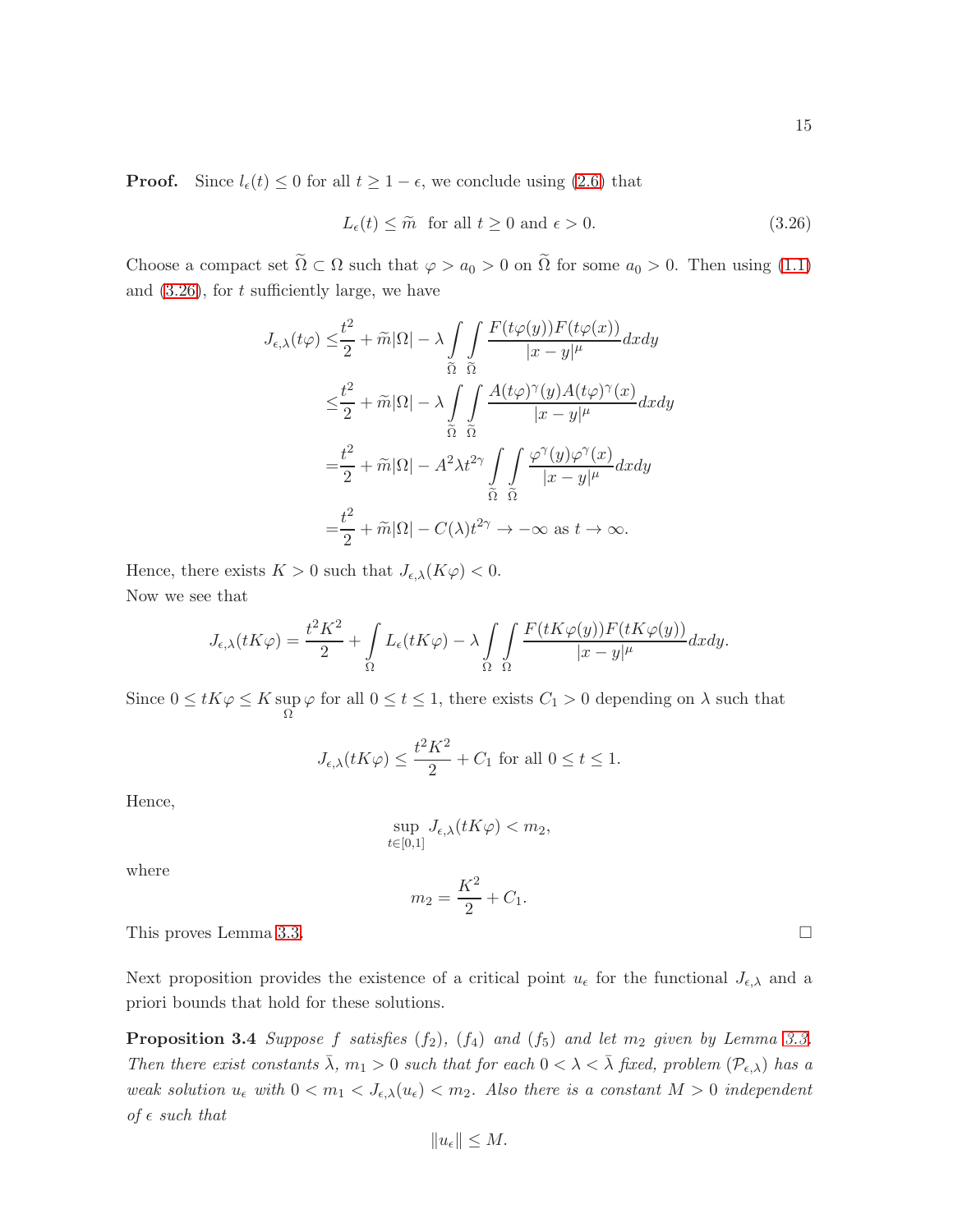**Proof.** Let  $M > 0$  and  $u \in H_0^1(\Omega)$  such that  $||u|| \leq M$ . Using Hardy-Littlewood-Sobolev inequality and [\(2.2\)](#page-4-1), we have

$$
\iint_{\Omega} \frac{F(u(y))F(u(x))}{|x-y|^{\mu}} dy dx \leq C \left( \int_{\Omega} |F(u)|^{\frac{4}{4-\mu}} dx \right)^{\frac{4-\mu}{2}} \leq C \left( \int_{\Omega} \exp\left(\frac{4}{4-\mu} \alpha u^2\right) dx \right)^{\frac{4-\mu}{2}}.
$$
\n(3.27)

Taking  $\alpha \leq \frac{4-\mu}{M^2}$  $\frac{1}{M^2}\pi$ , we get using [\(2.1\)](#page-4-2) and [\(3.27\)](#page-15-0), a positive  $C=C(M)$  such that

<span id="page-15-1"></span><span id="page-15-0"></span>
$$
\int_{\Omega} \int_{\Omega} \frac{F(u(y))F(u(x))}{|x-y|^{\mu}} dy dx \le \tilde{C}.
$$
\n(3.28)

Now by using [\(2.8\)](#page-5-5), [\(3.28\)](#page-15-1) and Sobolev embedding theorem, we have for  $p_0 > 2$ 

$$
J_{\epsilon,\lambda}(u) \ge \frac{\|u\|^2}{2} - k_0 \int_{\Omega} |u|^{p_0} - \lambda \widetilde{C} \ge \frac{\|u\|^2}{2} - k_0 C_{p_0}^{p_0} \|u\|^{p_0} - \lambda \widetilde{C}.
$$
 (3.29)

If we assume that  $M \leq \theta$ , where  $\theta =$  $\begin{pmatrix} 1 \end{pmatrix}$  $4k_0C_{p_0}^{p_0}$  $\int_{0}^{\frac{1}{p_0-2}}$ , then from [\(3.29\)](#page-15-2), we have

<span id="page-15-2"></span>
$$
J_{\epsilon,\lambda}(u) \ge \frac{\|u\|^2}{4} - \lambda \widetilde{C}.
$$

Finally, by taking  $\bar{\lambda} = \frac{\theta^2}{\sqrt{2}}$  $8C$ , we obtain

$$
J_{\epsilon,\lambda}(u) \ge \frac{1}{4} \left( \|u\|^2 - \frac{\theta^2}{2} \right) \text{ for } 0 < \lambda < \bar{\lambda}, \|u\| < \theta.
$$

Thus, we obtain for  $0<\lambda<\bar{\lambda}$ 

$$
J_{\epsilon,\lambda}(0) = 0, \ J_{\epsilon,\lambda}(K\varphi) < 0 \text{ and } J_{\epsilon,\lambda}(u) \ge m_1 \text{ for } \|u\| = \theta,
$$

where

$$
m_1 = \frac{\theta^2}{8}.
$$

Let

$$
\Sigma = \{ \sigma \in C([0,1], H_0^1(\Omega)) : \sigma(0) = 0, \ \sigma(1) = K\varphi \}.
$$

By the Mountain Pass theorem [\[26,](#page-27-5) page 12], we conclude that there is a sequence  $\{u_k^{\epsilon}\}\$  in  $H_0^1(\Omega)$  and a number

$$
c_{\epsilon} := \inf_{\sigma \in \Sigma} \sup_{t \in [0,1]} J_{\epsilon,\lambda}(\sigma(t))
$$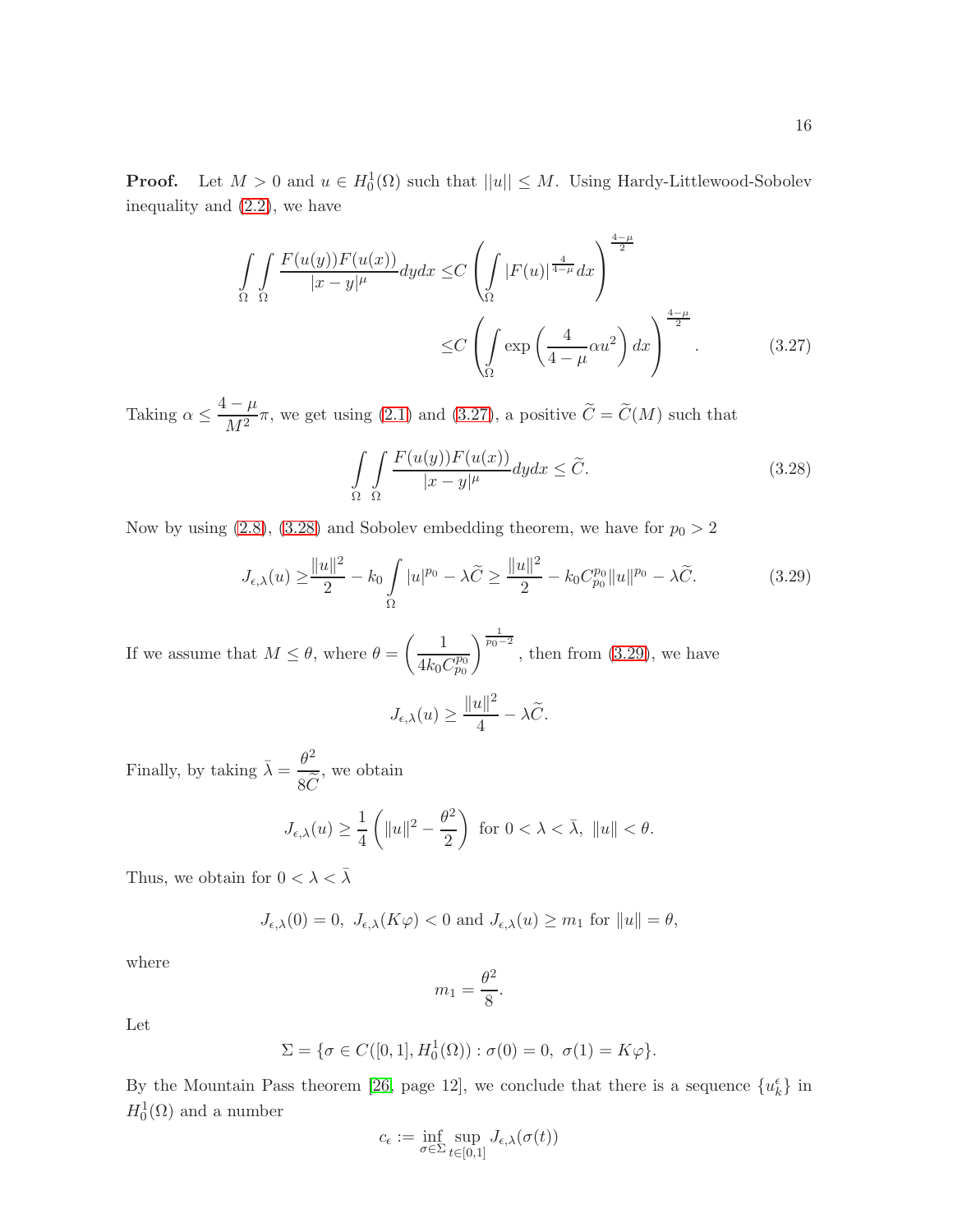such that

$$
\lim_{k \to \infty} J_{\epsilon,\lambda}(u_k^{\epsilon}) = c_{\epsilon} \text{ and } \lim_{k \to \infty} J'_{\epsilon,\lambda}(u_k^{\epsilon}) = 0,
$$

i.e.,

$$
\frac{\|u_k^{\epsilon}\|^2}{2} + \int\limits_{\Omega} L_{\epsilon}(u_k^{\epsilon}) - \int\limits_{\Omega} \int\limits_{\Omega} \frac{F(u_k^{\epsilon})(y)F(u_k^{\epsilon})(x)}{|x - y|^{\mu}} dx dy \to c_{\epsilon} \text{ as } k \to \infty
$$

and there is a sequence  $\rho_k$  such that

$$
\left|\int\limits_{\Omega}\nabla u_k^\epsilon\nabla w+\int\limits_{\Omega}l_\epsilon(u_k^\epsilon)w-\lambda\int\limits_{\Omega}\left(\int\limits_{\Omega}\frac{F(u_k^\epsilon(y))}{|x-y|^\mu}dy\right)f(u_k^\epsilon(x))w(x)dx\right|\leq\rho_k\|w\|.
$$

It is clear that  $c_{\epsilon} > m_1 > 0$ . Using Lemma [3.3,](#page-13-0) we also obtain

$$
c_\epsilon \leq \sup_{t \in [0,1]} J_{\epsilon,\lambda}(tK\varphi) < m_2.
$$

Hence for sufficiently large  $k$ ,

<span id="page-16-0"></span>
$$
0 < m_1 \le J_{\epsilon,\lambda}(u_k^{\epsilon}) < m_2. \tag{3.30}
$$

Arguing as in the proof of Lemma [3.2,](#page-7-5) we may use  $(3.30)$  to obtain a constant  $M > 0$  that does not depend upon  $\epsilon$  such that

$$
\|u_k^\epsilon\|
$$

We conclude there is  $u_{\epsilon} \in H_0^1(\Omega)$  with  $||u_{\epsilon}|| < M$  such that

$$
u_k^{\epsilon} \rightharpoonup u_{\epsilon}
$$
 weakly in  $H_0^1(\Omega)$ .

We know that  $\{u_k^{\epsilon}\}\$ is a Palais-Smale sequence at a positive level. It follows from [\(3.30\)](#page-16-0) and Lemma [3.2,](#page-7-5) that upto a subsequence  $u_k^{\epsilon} \to u_{\epsilon}$  strongly in  $H_0^1(\Omega)$ . Hence  $u_{\epsilon}$  is weak solution of  $(\mathcal{P}_{\epsilon,\lambda})$ . This proves the proposition.

Next we aim to obtain the uniform  $L^{\infty}$  estimates of the weak solutions  $u_{\epsilon}$  independently of  $\epsilon$ . Precisely, we have the following result:

**Lemma 3.5** Suppose f satisfies  $(f_2)-(f_5)$ ,  $0 < \lambda < \overline{\lambda}$  be fixed and  $\epsilon_0$  and  $\delta_0$  be given by [\(2.10\)](#page-5-7). Then there exists a constant  $M_1 > 0$  that does not depend upon  $\epsilon$  such that

<span id="page-16-2"></span><span id="page-16-1"></span>
$$
|u_{\epsilon}|_{\infty} < M_1 \text{ for } 0 < \epsilon < \epsilon_0,\tag{3.31}
$$

where  $u_{\epsilon}$  is the nonnegative solution of  $(\mathcal{P}_{\epsilon,\lambda})$  as obtained in Proposition [3.4.](#page-14-1)

**Proof.** Choose  $r_0 \in \left(1, \frac{1}{u}\right)$  $\mu$ ) and let  $s_0$  be the conjugate exponent of  $r_0$ . From [\(2.3\)](#page-5-1), we know that

$$
F(u_{\epsilon}) \in L^{s_0}(\Omega) \text{ for every } 0 < \epsilon < \epsilon_0.
$$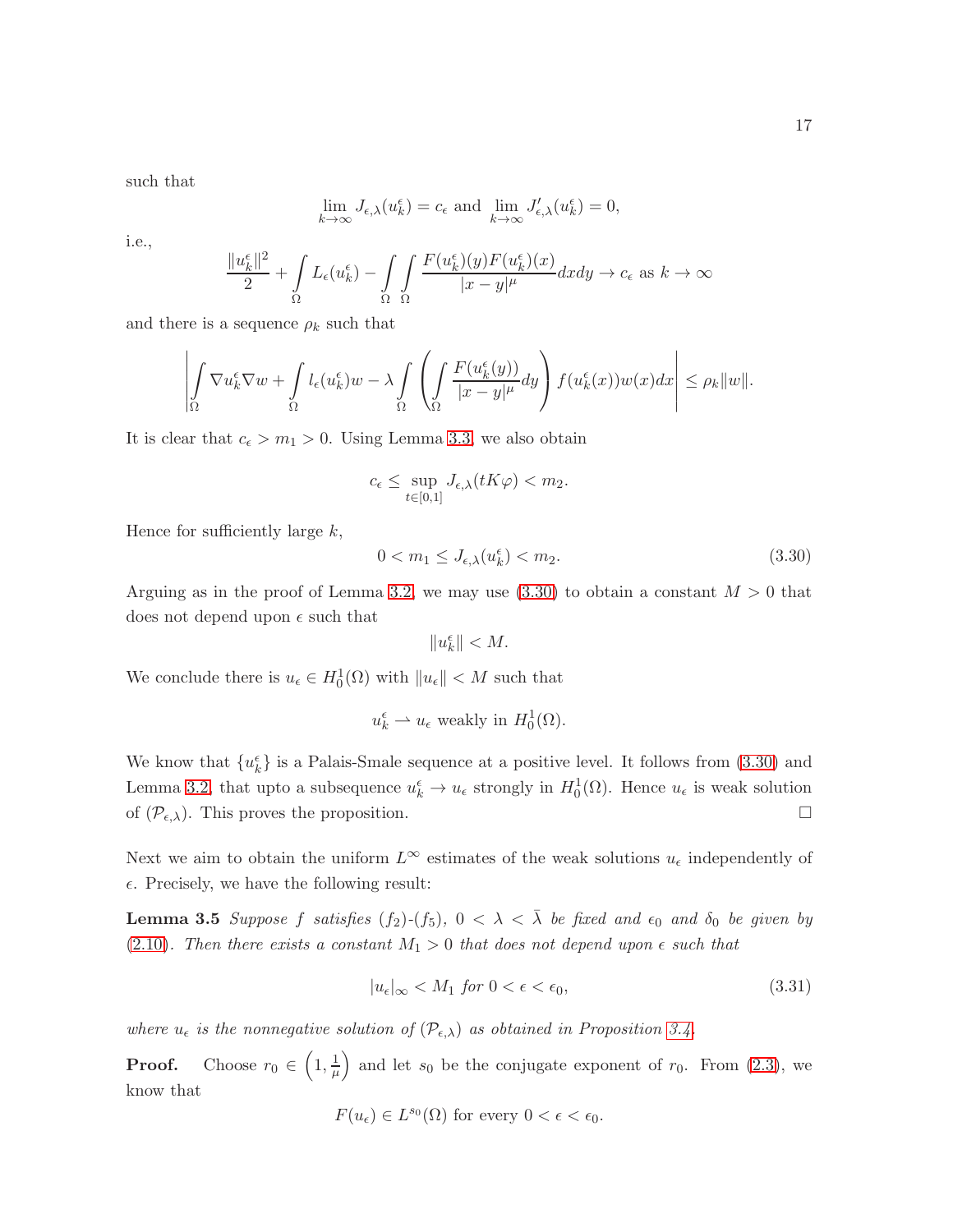We claim that there exists  $M' > 0$ , which is independent of  $\epsilon$ , such that

<span id="page-17-1"></span>
$$
|F(u_{\epsilon})|_{s_0} < M'.\tag{3.32}
$$

This is a consequence of  $(f_2)$ , Theorem [2.1](#page-4-4) and the fact that

<span id="page-17-0"></span>
$$
||u_{\epsilon}|| < M \text{ independent of } \epsilon. \tag{3.33}
$$

Indeed, using [\(2.2\)](#page-4-1), we have

$$
\int_{\Omega} |F(u_{\epsilon})|^{s_0} \leq C \int_{\Omega} \exp(\alpha s_0 u_{\epsilon}^2).
$$

Using [\(3.33\)](#page-17-0), we can find  $\alpha > 0$ , independent of  $\epsilon$ , such that

$$
\alpha s_0 \|u_{\epsilon}\|^2 < 4\pi.
$$

Using this fact and [\(2.1\)](#page-4-2), we conclude that [\(3.32\)](#page-17-1) holds. Also since  $\Omega$  is bounded,  $y \mapsto$  $|x-y|^{-\mu} \in L^{r_0}(\Omega)$ , uniformly in  $x \in \Omega$ . Hence using Hölder's inequality, we have

<span id="page-17-2"></span>
$$
\int_{\Omega} \frac{F(u_{\epsilon}(y))dy}{|x-y|^{\mu}} \le |F(u_{\epsilon})|_{s_0} \left| \frac{1}{|x-y|^{\mu}} \right|_{r_0} \le \widehat{M},\tag{3.34}
$$

where  $\widehat{M} > 0$  is a constant independent of  $\epsilon$ .

Now, let  $\psi \in H_0^1(\Omega)$ ,  $\psi \geq 0$ . Then since  $u_{\epsilon}$  is a solution of  $(\mathcal{P}_{\epsilon,\lambda})$ , using  $(3.34)$ , we have

$$
\int_{\Omega} \nabla u_{\epsilon} \nabla \psi + \int_{\Omega} l_{\epsilon}(u_{\epsilon}) \psi \leq \lambda \widehat{M} \int_{\Omega} f(u_{\epsilon}) \psi dx.
$$

Using  $(f_3)$ ,  $(2.10)$  and the fact that  $q + 1 < r_0$ , we obtain

$$
\frac{\widehat{\lambda M}f(t)}{l_{\epsilon}(t)} = \frac{(t+\epsilon)^{q+\beta}\widehat{\lambda M}f(t)}{-t^{q}\log\left(t+\frac{\epsilon}{t+\epsilon}\right)} \le \frac{(t+1)^{q+\beta}\widehat{\lambda M}f(t)}{t^{q+1}} \to 0 \text{ as } t \to 0.
$$

Hence there exists  $0 < \delta < \delta_0$  that again does not depend on  $0 < \epsilon < \epsilon_0$  such that

$$
\frac{\lambda \widehat{M} f(t)}{l_{\epsilon}(t)} \le \frac{1}{2} \text{ for } s \le \delta \text{ and } 0 < \epsilon < \epsilon_0.
$$

Consequently,

$$
\int_{\Omega} \nabla u_{\epsilon} \nabla \psi \leq \lambda \widehat{M} \int_{\Omega \cap \{u_{\epsilon} > \delta\}} f(u_{\epsilon}) \psi - \int_{\Omega \cap \{u_{\epsilon} > 1 - \epsilon\}} l_{\epsilon}(u_{\epsilon}) \psi dx.
$$

Using  $(2.5)$  and  $(f_2)$ , we get

$$
\int_{\Omega} \nabla u_{\epsilon} \nabla \psi \leq \frac{\lambda \widetilde{M}}{\delta} \int_{\{u_{\epsilon} > \delta\}} u_{\epsilon} \exp(\alpha u_{\epsilon}^{2}) \psi dx + \int_{\Omega} u_{\epsilon} \psi dx
$$
\n
$$
\leq C \int_{\Omega} u_{\epsilon} \exp(\alpha u_{\epsilon}^{2}) \psi dx, \text{ for every } \psi \in H_{0}^{1}(\Omega), \ \psi > 0 \tag{3.35}
$$

where  $C > 0$  is independent of  $\epsilon$ . Rest of the proof follows exactly as the proof of Proposition 1 in [\[10\]](#page-26-0). This completes the proof.  $\Box$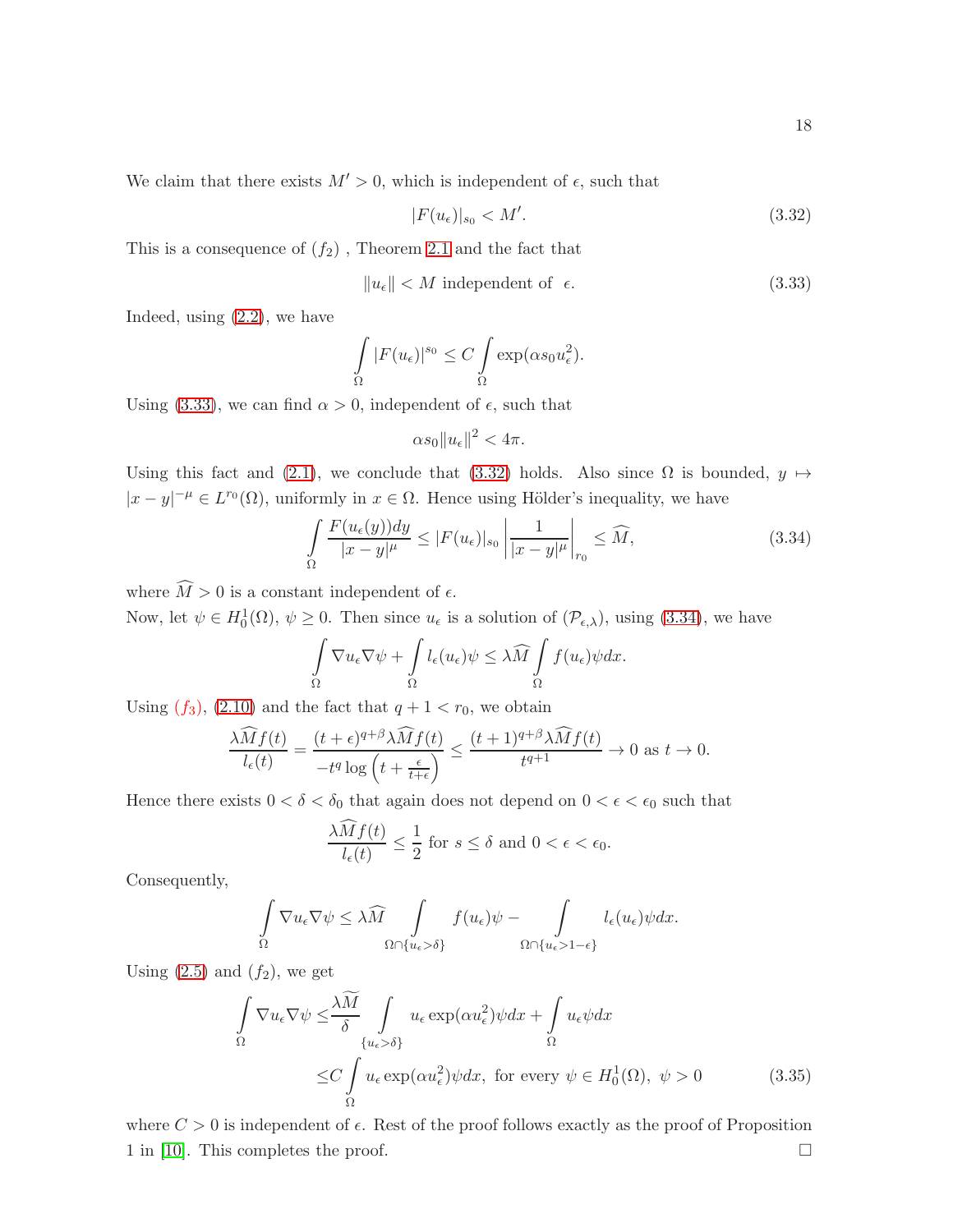<span id="page-18-3"></span>Given a sequence  $\{\epsilon_k\}$  in the interval  $(0, \epsilon_0)$ , we denote by  $u_{\epsilon_k}$  the solutions of  $(\mathcal{P}_{\epsilon,\lambda})$  provided by Proposition [3.4.](#page-14-1)

**Lemma 3.6** Suppose that f satisfies  $(f_2)$ - $(f_5)$ . Let  $\{\epsilon_k\}$  in  $(0, \epsilon_0)$  be a sequence such that  $\epsilon_k \to 0$  as  $k \to \infty$ . Then  $u_{\epsilon_k}$  has a subsequence which converges weakly in  $H_0^1(\Omega)$  to a nonnegative and nontrivial function u.

**Proof.** We know from Proposition [3.4](#page-14-1) that there exists a constant  $M > 0$  such that

<span id="page-18-0"></span>
$$
||u_{\epsilon_K}|| \leq M.
$$

Then, we may find a subsequence, still denoted by  $\{u_{\epsilon_k}\}\$  and an element  $u \in H_0^1(\Omega)$  such that

$$
\begin{cases} u_{\epsilon_k} \rightharpoonup u \text{ weakly in } H_0^1(\Omega), \\ u_{\epsilon_k} \rightarrow u \text{ in } L^p(\Omega) \text{ for every } p \ge 1, \\ u_{\epsilon_k}(x) \rightarrow u(x) \text{ a.e. in } \Omega, \\ |u_{\epsilon_k}| \le z_p \text{ a.e. in } \Omega \text{ for some } z_p \in L^p(\Omega). \end{cases}
$$
(3.36)

Since  $u_{\epsilon_k}$  is a critical point of  $J_{\epsilon_k,\lambda}$ , we have

$$
||u_{\epsilon_k}||^2 + \int_{\Omega} l_{\epsilon_K}(u_{\epsilon_k})u_{\epsilon_k} = \lambda \int_{\Omega} \int_{\Omega} \frac{F(u_{\epsilon_k}(y))f(u_{\epsilon_k}(x))u_{\epsilon_k}(x)}{|x - y|^{\mu}} dy dx
$$

and from Proposition [3.4](#page-14-1)

$$
J_{\epsilon_k}(u_{\epsilon_k}) = \frac{\|u_{\epsilon_k}\|^2}{2} + \int_{\Omega} L_{\epsilon_k}(u_{\epsilon_k}) - \frac{\lambda}{2} \int_{\Omega} \int_{\Omega} \frac{F(u_{\epsilon_k}(y))F(u_{\epsilon_k}(x))}{|x - y|^{\mu}} dy dx > m_1.
$$

Hence

$$
m_1 < \int_{\Omega} \left( L_{\epsilon_k}(u_{\epsilon_k}) - \frac{1}{2} l_{\epsilon_k}(u_{\epsilon_k}) u_{\epsilon_k} \right) + \lambda \int_{\Omega} \left( \int_{\Omega} \frac{F(u_{\epsilon_k})}{|x - y|^{\mu}} dy \right) \left( \frac{1}{2} f(u_{\epsilon_k}) u_{\epsilon_k} - F(u_{\epsilon_k}) \right) dx
$$
  
=  $J_{\epsilon_k, \lambda}(u_{\epsilon_k}).$  (3.37)

Since  $|u_{\epsilon_k}|_{\infty} < M_1$  for every k, we have

<span id="page-18-2"></span><span id="page-18-1"></span>
$$
\left| \int_{\Omega} \frac{F(u_{\epsilon_k}(y))}{|x - y|^{\mu}} dy \right| \le C, \text{ uniformly in } k \text{ and } x \in \Omega.
$$
 (3.38)

Since  $f$  satisfies  $(f_3)$ , we may apply  $(3.31)$ ,  $(3.36)$ ,  $(3.38)$  and Dominated convergence theorem to obtain

$$
\lim_{k \to \infty} \int_{\Omega} \int_{\Omega} \frac{F(u_{\epsilon_k}(y)) f(u_{\epsilon_k}(x)) u_{\epsilon_k}(x)}{|x - y|^{\mu}} dy dx = \int_{\Omega} \int_{\Omega} \frac{F(u(y)) f(u(x)) u(x)}{|x - y|^{\mu}} dy dx
$$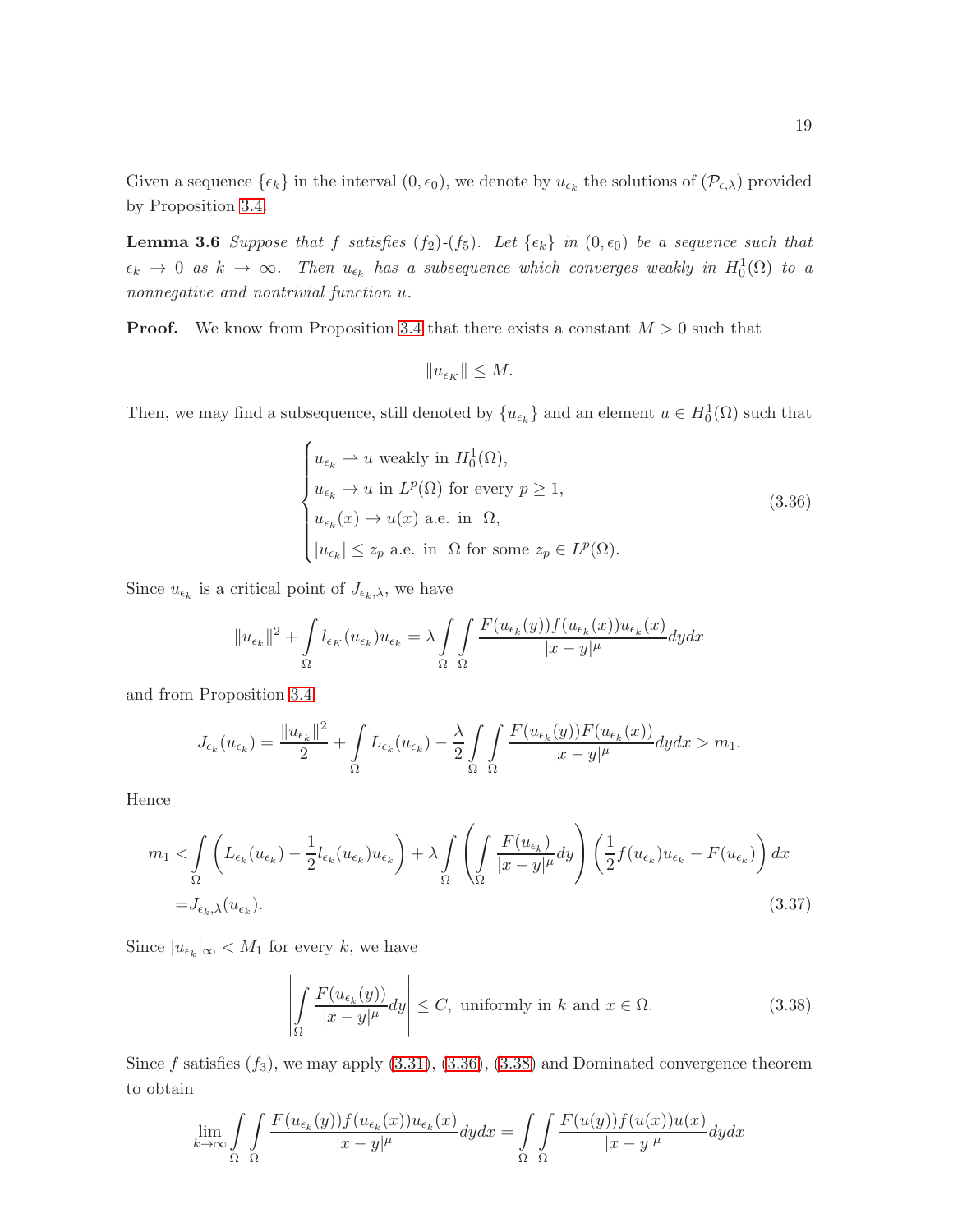and

$$
\lim_{k \to \infty} \int_{\Omega} \int_{\Omega} \frac{F(u_{\epsilon_k}(y)) F(u_{\epsilon_k}(x))}{|x - y|^{\mu}} dy dx = \int_{\Omega} \int_{\Omega} \frac{F(u(y)) F(u(x))}{|x - y|^{\mu}} dy dx.
$$

Using  $(2.9)$  and  $(3.36)$ , we have

$$
|l_{\epsilon_k}(u_{\epsilon_k})u_{\epsilon_k}| \le C(1+z_2^{2-\beta}) \in L^1(\Omega).
$$

Thus by above estimate and Dominated Convergence theorem, we have

$$
l_{\epsilon_k}(u_{\epsilon_k})u_{\epsilon_k} \to u^{1-\beta} \log(u)\chi_{\{u>0\}} \text{ in } L^1(\Omega). \tag{3.39}
$$

Now, note that

$$
|l_{\epsilon}(t)| = l_{\epsilon}(t) \le -(t + \epsilon)^{-\beta} \log(t + \epsilon)
$$
 if  $t \le 1 - \epsilon$ 

and

<span id="page-19-1"></span>.

$$
|l_{\epsilon}(t)| \le \left| \log \left( t + \frac{\epsilon}{t + \epsilon} \right) \right| \le C_1 \left( t + \frac{\epsilon}{t + \epsilon} \right) \le C_1 (t + \epsilon) \text{ if } t \ge 1 - \epsilon
$$

where  $C_1 > 0$  is a constant. Thus

$$
|l_{\epsilon}(t)| \leq |\log(t+\epsilon)|(t+\epsilon)^{-\beta} + C_1(t+\epsilon) := N(t), \text{ for } t \geq 0.
$$

Therefore, by [\(3.36\)](#page-18-0) we get

$$
|L_{\epsilon_k}(u_{\epsilon_k})| \leq \int\limits_0^{u_{\epsilon_k}} N(t)dt \leq \int\limits_0^{z_1} N(t)dt \in L^1(\Omega).
$$

Consequently, by dominated convergence theorem, we have

$$
\int_{\Omega} L_{\epsilon_k}(u_{\epsilon_k}) \to \int_{\Omega} L(u), \text{ where } L(t) = -\int_{0}^{t} s^{-\beta} \log(s) ds.
$$

Taking the above claims into account and letting  $k \to \infty$  in [\(3.37\)](#page-18-2), we conclude that u is  $\Box$ nontrivial.

# 4 Gradient estimates for solution of the approximate problem

In this section, in order to show that u is a weak solution to  $(P_\lambda)$ , we establish a key-point gradient estimate of the solutions  $u_{\epsilon}$  of problem  $(\mathcal{P}_{\epsilon,\lambda})$  stated in Proposition [3.4.](#page-14-1)

**Lemma 4.1** Suppose f satisfies  $(f_1) - (f_6)$ . Let  $\epsilon_0$  be given by [\(2.10\)](#page-5-7) and define  $\epsilon^*$  =  $\min\{\epsilon_0, 1/2\}$ , where  $\epsilon_0$  is given by [\(2.10\)](#page-5-7). Let  $\psi$  be such that

<span id="page-19-0"></span>
$$
\psi \in C^2(\overline{\Omega}), \ \psi > 0 \ \text{in } \Omega, \ \psi = 0 \ \text{on } \partial\Omega \ \text{and} \ \frac{|\nabla \psi|^2}{\psi} \ \text{is bounded in } \ \Omega.
$$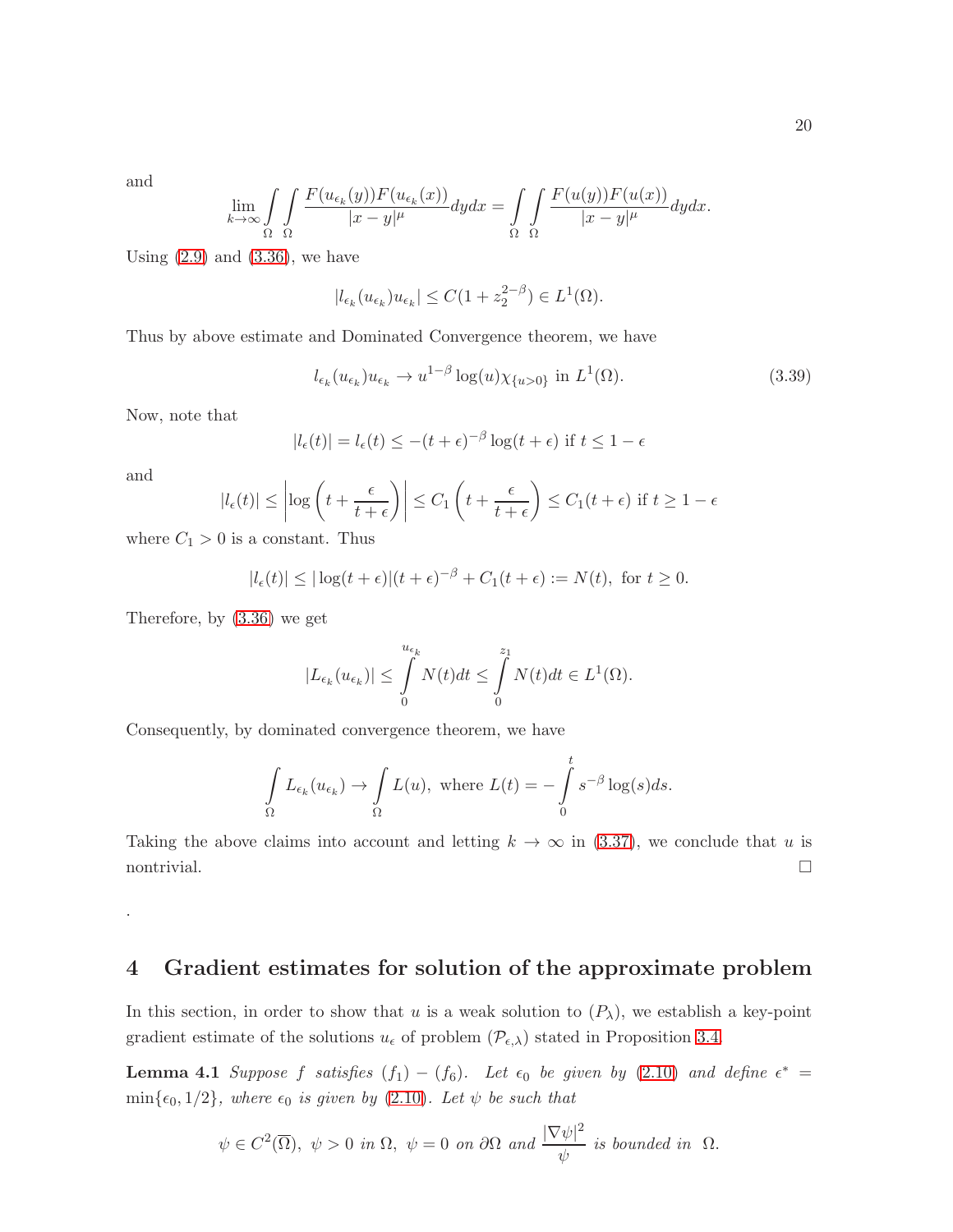For each  $0 < \epsilon < \epsilon^*$ , let  $u_{\epsilon}$  be the nonnegative solution of  $(\mathcal{P}_{\epsilon,\lambda})$  obtained in Proposition [3.4.](#page-14-1) Then there is constant  $K > 0$  such that

$$
\psi(x)|\nabla u_{\epsilon}|^{2} \le KZ(u_{\epsilon}(x)) \text{ for every } x \in \Omega,
$$
\n(4.1)

where

$$
Z(t) = \begin{cases} \frac{t^2}{2} + \frac{t^{1-\beta}}{(1-\beta)^2} - \frac{t^{1-\beta}\log t}{1-\beta}, & 0 \le t \le 1, \\ t - \frac{1}{2} + \frac{1}{(1-\beta)^2}, & t \ge 1. \end{cases}
$$

Also the constant K is independent of  $0 < \epsilon < \epsilon^*$  and depends only on  $\Omega$ ,  $\psi$  and  $M_1$  given by Lemma [3.5.](#page-16-2)

**Proof.** Using Lemma [3.5,](#page-16-2) we see that the solutions  $u_{\epsilon}$  of  $(\mathcal{P}_{\epsilon,\lambda})$  are bounded in  $L^{\infty}(\Omega)$  by a constant  $M_1 > 0$  independent of  $\epsilon$ . This implies that right hand side of  $(\mathcal{P}_{\epsilon,\lambda})$  is bounded in  $L^{\infty}(\Omega)$ . The standard elliptic regularity theory implies  $u_{\epsilon} \in C^{1,\nu}(\overline{\Omega})$  for each  $0 < \nu < 1$ . Following the approach of Lemma 5.1 in [\[10\]](#page-26-0), we define

$$
\overline{h}_{\epsilon}(x, u) = -\frac{u^q}{(u+\epsilon)^{q+\beta}} \log \left( \frac{u^2 + \epsilon u + \epsilon}{u+\epsilon} \right) - \lambda K_{\epsilon}(x) f(u(x)),
$$

where

$$
K_{\epsilon}(x) = \int_{\Omega} \frac{F(u_{\epsilon}(y))}{|x - y|^{\mu}} dy.
$$

As observed in [\(3.34\)](#page-17-2), we know tha  $|K_{\epsilon}| < C$  for some positive constant C independent of  $\epsilon$ . Now define  $Z_a(t) = Z(t) + a$ , for some  $0 < a < 1$ . Then, we have

$$
Z_a \in C^2(0, \infty)
$$
,  $Z_a(t) > 0$ ,  $Z'_a(t) > 0$  and  $Z''_a(t) \le 0$  for all  $t > 0$ .

Now setting  $w = \frac{|\nabla u|^2}{Z}$  $\frac{1}{Z_a(u)}$  and  $v = w\psi$ , we argue by contradiction and assume that

$$
\sup_{\Omega} v > K,\tag{4.2}
$$

where  $K > 0$  will be chosen later independent of a and  $0 < \epsilon < \epsilon^*$ .

First we show that  $v \in C^2$  at all points  $x \in \Omega$  such that  $u(x) > 0$ . Let  $x \in \Omega$  be one such point. Continuity of u implies the existence of an open ball  $U \subset \Omega$  centered at x such that  $u > 0$  in  $\overline{U}$ . Hence,  $l_{\epsilon}(u) \in C^2(U)$  and  $f(u) \in C^{1,\beta}(\Omega)$ . This alongwith boundedness of  $K_{\epsilon}$  and  $K'_{\epsilon}$  give  $\overline{h}_{\epsilon}(u) \in C^{1,\beta}(U)$ . Since u satisfies the equation  $-\Delta u + \overline{h}_{\epsilon}(u) = 0$  in U, we conclude that  $u \in C^3(U)$ , implying that  $Z_a(u)$  and w are  $C^2$  in U. Denoting  $x_0 = \sup_{\Omega} v$ , we have  $v(x_0) > K$ . Then  $x_0 \in \Omega$  since  $v = 0$  on  $\partial\Omega$  and so  $\nabla v(x_0) = 0$  and  $\Delta v(x_0) \leq 0$ . We will compute  $\Delta v$  and evaluate it at the point  $x_0$ . As we shall see this leads to the absurd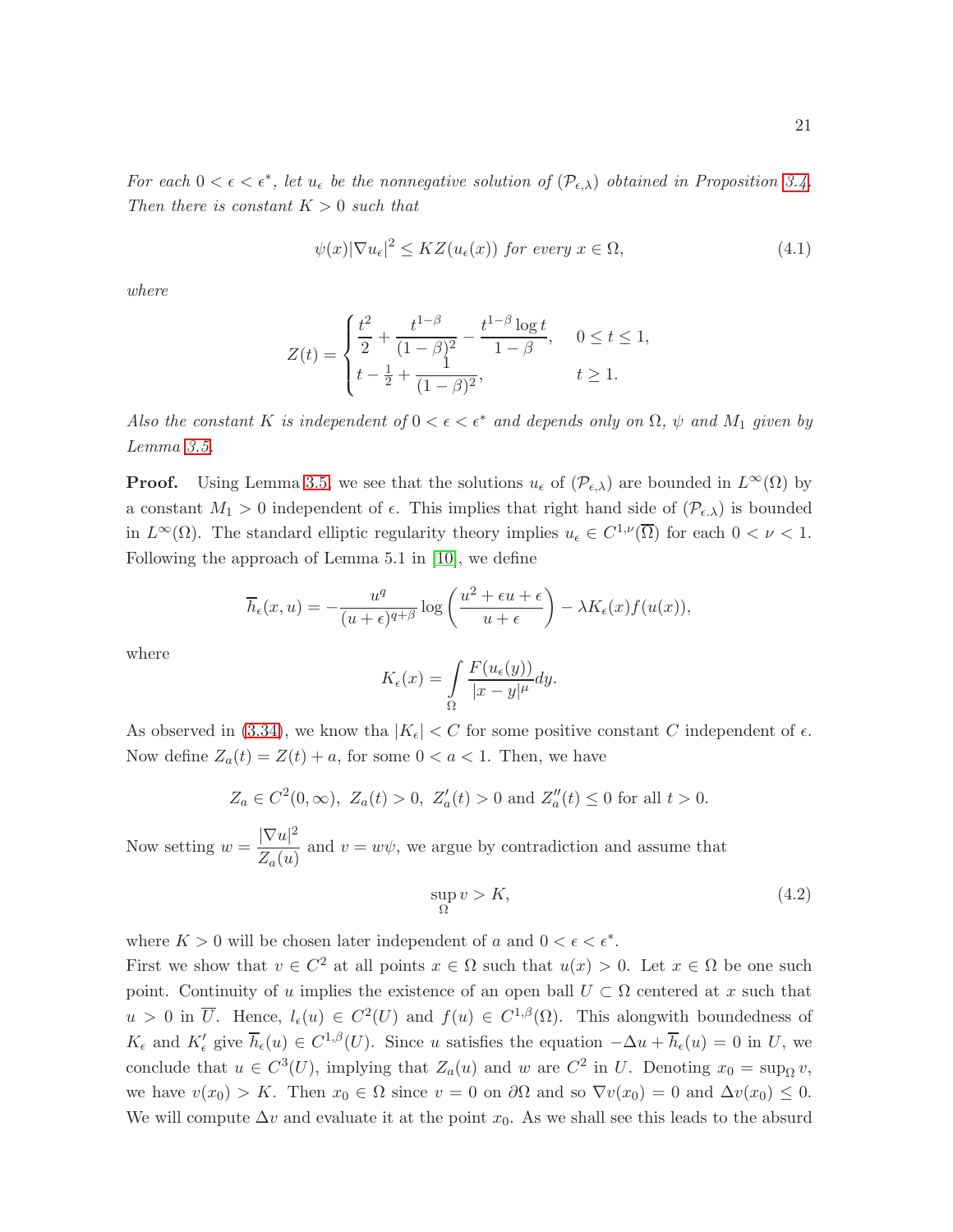$\Delta v(x_0) > 0$  if one fixes K large enough. Now, the estimate [\[10,](#page-26-0) (55)] (see also [\[17,](#page-26-1) p. 100-103] for more details on computations), in our case, has the form

$$
Z_a(u)\Delta v \ge \psi w^2 \left(\frac{1}{2}Z_a'(u)^z - Z_a(u)Z_a''(u)\right) + w \left(2\psi Z_a(u)C_{\epsilon}(u) - \psi \overline{h}_{\epsilon}(x,u)Z_a'(u) - KZ_a(u)\right) - 2\psi \lambda \partial_1 K_{\epsilon} f(u)Z_a^{\frac{1}{2}}w^{\frac{1}{2}} - K'Z_a'(u)Z_a(u)^{\frac{1}{2}}\psi^{\frac{1}{2}}w^{\frac{3}{2}},
$$
\n(4.3)

where  $C_{\epsilon}(x,t) = l'_{\epsilon}(t) - \lambda K_{\epsilon}(x)f'(t)$  and K' is a positive constant. Now we claim that the following estimates holds uniformly for every  $0 < \epsilon < \epsilon^*$ ,

<span id="page-21-2"></span><span id="page-21-0"></span>
$$
Z'_a(u)Z_a(u)^{\frac{1}{2}} \le C\left(\frac{1}{2}Z'_a(u) - Z''_a(u)Z_a(u)\right),\tag{4.4}
$$

<span id="page-21-5"></span>
$$
Z_a(u)|C_{\epsilon}(x,u)| \le C\left(\frac{1}{2}Z_a'(u) - Z_a''(u)Z_a(u)\right),\tag{4.5}
$$

<span id="page-21-4"></span>
$$
Z'_a(u)\overline{h}_{\epsilon}(x,u) \le C\left(\frac{1}{2}Z'_a(u) - Z''_a(u)Z_a(u)\right),\tag{4.6}
$$

<span id="page-21-3"></span>
$$
Z_a(u) \le C\left(\frac{1}{2}Z'_a(u) - Z''_a(u)Z_a(u)\right),
$$
\n(4.7)

<span id="page-21-1"></span>
$$
Z_a(u)^{\frac{1}{2}} \le C\left(\frac{1}{2}Z_a'(u) - Z_a''(u)Z_a(u)\right),\tag{4.8}
$$

for every  $0 \le u \le M_1$ . Recall that the constant  $M_1$  is independent of  $\epsilon$ . And the constant C depends only on  $M_1$  and  $\lambda$  but not on  $\epsilon$  and  $\alpha$ .

Suppose for the time being that  $(4.4)-(4.8)$  $(4.4)-(4.8)$  holds. Then  $(4.3)$  implies that

$$
\Delta v \ge \frac{\frac{1}{2}Z_a'(u)^2 - Z_a''(u)Z_a(u)}{Z_a(u)} \left(\psi w^2 - C(w + \psi w^{1/2} + \psi^{1/2} w^{3/2})\right)
$$
  

$$
\ge \frac{\frac{1}{2}Z_a'(u)^2 - Z_a''(u)Z_a(u)}{Z_a(u)\psi} \left(v^2 - C(v + \psi^{3/2}v^{1/2} + v^{3/2})\right).
$$

Thus if  $v(x_0) = \sup v > K$  for some large enough K independent of a and  $0 < \epsilon < \epsilon^*$  we obtain a contradiction to the fact that  $\Delta v(x_0) \leq 0$ . Hence there must exist  $K > 0$  independent of a such that  $\psi |\nabla u|^2 \le KZ_a(u)$  in  $\Omega$ . The result then follows by letting  $a \to 0$ .

We now prove the relations  $(4.4)$  to  $(4.8)$ . We consider the following two cases: **Case 1:**  $u \geq 1$ . In this case, left hand sides of  $(4.4)-(4.8)$  $(4.4)-(4.8)$  are uniformly bounded in the interval  $[1, M_1]$ . Also note that

$$
\frac{1}{2}Z'_a(u) - Z''_a(u)Z_a(u) = \frac{1}{2}, \text{ for } u \ge 1,
$$

and so right hand sides of [\(4.4\)](#page-21-0)-[\(4.8\)](#page-21-1) are uniformly bounded. This proves [\(4.4\)](#page-21-0)-[\(4.8\)](#page-21-1). **Case 2:**  $0 \le u \le 1$ . In this case, we have

$$
Z_a(u) = \frac{u^2}{2} + \frac{u^{1-\beta}}{(1-\beta)^2} - \frac{u^{1-\beta}\log u}{1-\beta} + a, \ Z'_a(u) = u - u^{-\beta}\log(u), \ Z''_a(u) = 1 + \frac{\beta\log(u)}{u^{\beta+1}} - \frac{1}{u^{\beta+1}}.
$$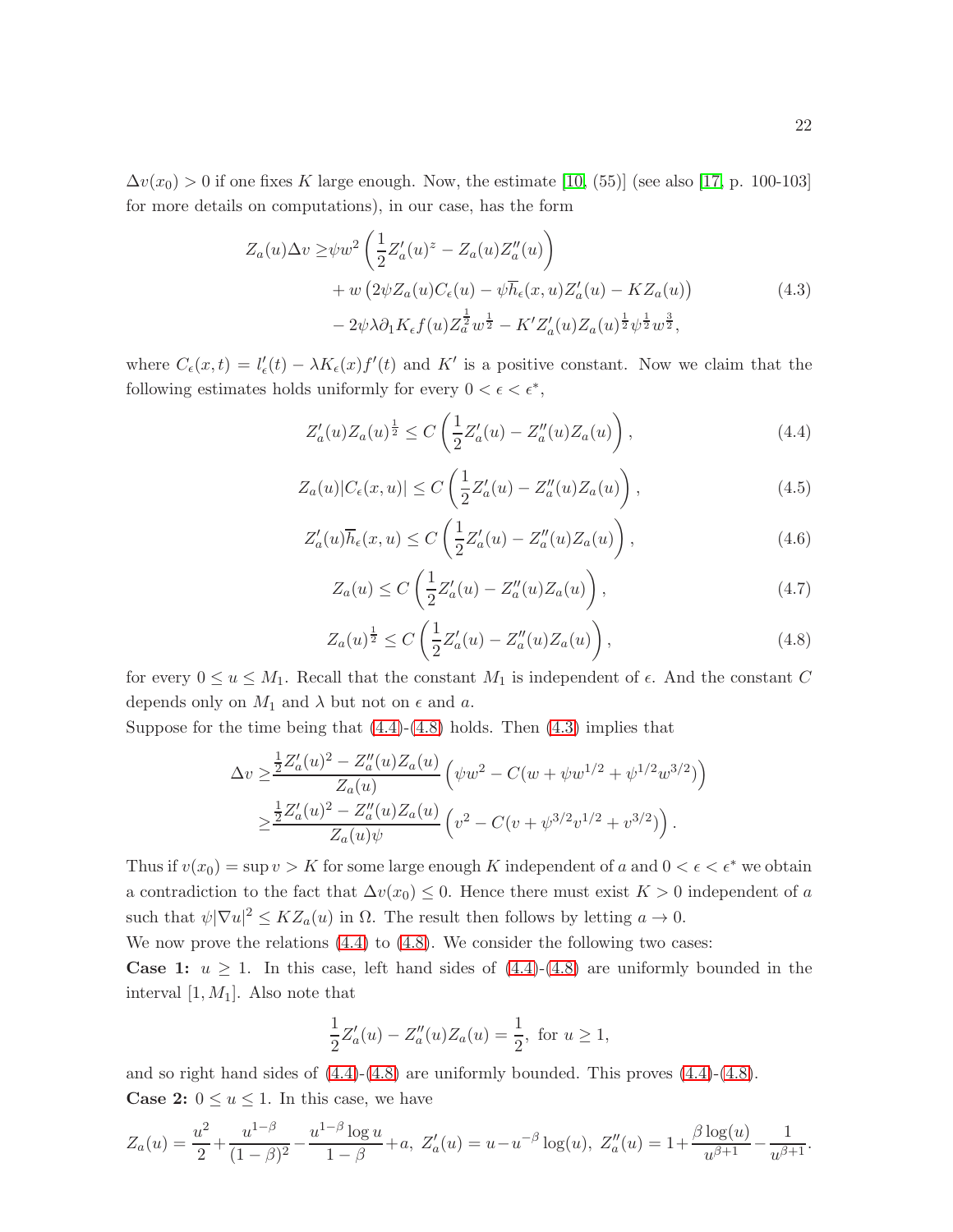We conclude that as  $u \to 0^+$ 

<span id="page-22-1"></span>
$$
\frac{1}{2}Z'_a(u) - Z''_a(u)Z_a(u) \sim -a\beta u^{-(\beta+1)}\log(u)
$$
\n(4.9)

Clearly,

$$
Z_a(u) = \frac{u^2}{2} + \frac{u^{1-\beta}}{(1-\beta)^2} - \frac{u^{1-\beta}\log(u)}{(1-\beta)} + a \le C \text{ for } 0 < u < M_1,
$$

and hence assertion [\(4.7\)](#page-21-3) holds. Assertion [\(4.8\)](#page-21-1) holds similarly. Now using  $0 \le u \le 1$  and boundedness of  $Z_a(u)$ , we have

<span id="page-22-2"></span>
$$
Z'_a(u)Z_a(u)^{\frac{1}{2}} \le C(1 - \log(u)u^{-\beta}) \le C(1 - \log(u)u^{-2\beta})\tag{4.10}
$$

On comparing  $(4.9)$  and  $(4.10)$ , we note that  $(4.4)$  holds. Next we prove  $(4.6)$ . For this, we easily get that if  $u \leq 1$ 

$$
|Z'_a(u)\bar{h_{\epsilon}}(x,u)| \leq C \frac{\log(u)^2}{u^{2\beta}}
$$

from which together with  $(4.9)$   $(4.6)$  follows. Lastly, we prove  $(4.5)$ . Note that  $(4.5)$  holds easily if  $1/2 \le u \le M_1$ . Let us assume that  $u < 1/2$ . Then since  $\epsilon < 1/2$ , we have  $u < 1 - \epsilon$ . Now using  $(f_6)$ , we have

$$
|C_{\epsilon}(x,u)| \leq \frac{-u^{q-1}\log\left(u+\frac{\epsilon}{u+\epsilon}\right)}{(u+\epsilon)^{q+\beta+1}} - \frac{\beta u^q \log\left(u+\frac{\epsilon}{u+\epsilon}\right)}{(u+\epsilon)^{q+\beta+1}} + \frac{u^q}{(u+\epsilon)^{q+\beta}}\frac{(u+\epsilon)^2 - \epsilon}{(u^2+\epsilon u+\epsilon)(u+\epsilon)} + \lambda |K_{\epsilon}(x)||f'(u)|
$$
  

$$
\leq \frac{-u^{q-1}\log(u)}{(u+\epsilon)^{q+\beta+1}} - \frac{\beta u^q \log(u)}{(u+\epsilon)^{q+\beta+1}} + u^{-(\beta+1)} + C.
$$

Since

$$
\frac{q\epsilon u^{q-1}}{(u+\epsilon)^{q+\beta+1}} \le q\frac{u^q}{u(u+\epsilon)^q} \frac{\epsilon}{(u+\epsilon)^{\beta+1}} \le \frac{q}{u^{\beta+1}},
$$

we obtain

$$
|C_{\epsilon}(x, u)| \le C \left( |\log(u)| u^{-(\beta+1)} + u^{-(\beta+1)} + 1 \right).
$$

Hence

$$
Z_a(u)|C_{\epsilon}(x,u)| \le C\left(|\log(u)|u^{-(\beta+1)} + u^{-(\beta+1)} + 1\right). \tag{4.11}
$$

<span id="page-22-0"></span>Comparing [\(4.9\)](#page-22-1) and [\(4.11\)](#page-22-3), we conclude that [\(4.5\)](#page-21-5) holds. This completes the proof.  $\square$ 

#### 5 The limit of approximate solutions

In this section we prove Theorem [1.3.](#page-1-0) We first establish a useful lemma:

**Lemma 5.1** The function  $u^{-\beta} \log(u)\chi_{\Omega_+}$  belongs to  $L^1_{loc}(\Omega)$ , where  $\Omega_+ = \{x \in \Omega : u(x) > 0\}$ and u is given by Lemma [3.6](#page-18-3)

**Proof.** The proof is similar to the Lemma 6.1 in [\[10\]](#page-26-0).  $\Box$ 

<span id="page-22-4"></span><span id="page-22-3"></span>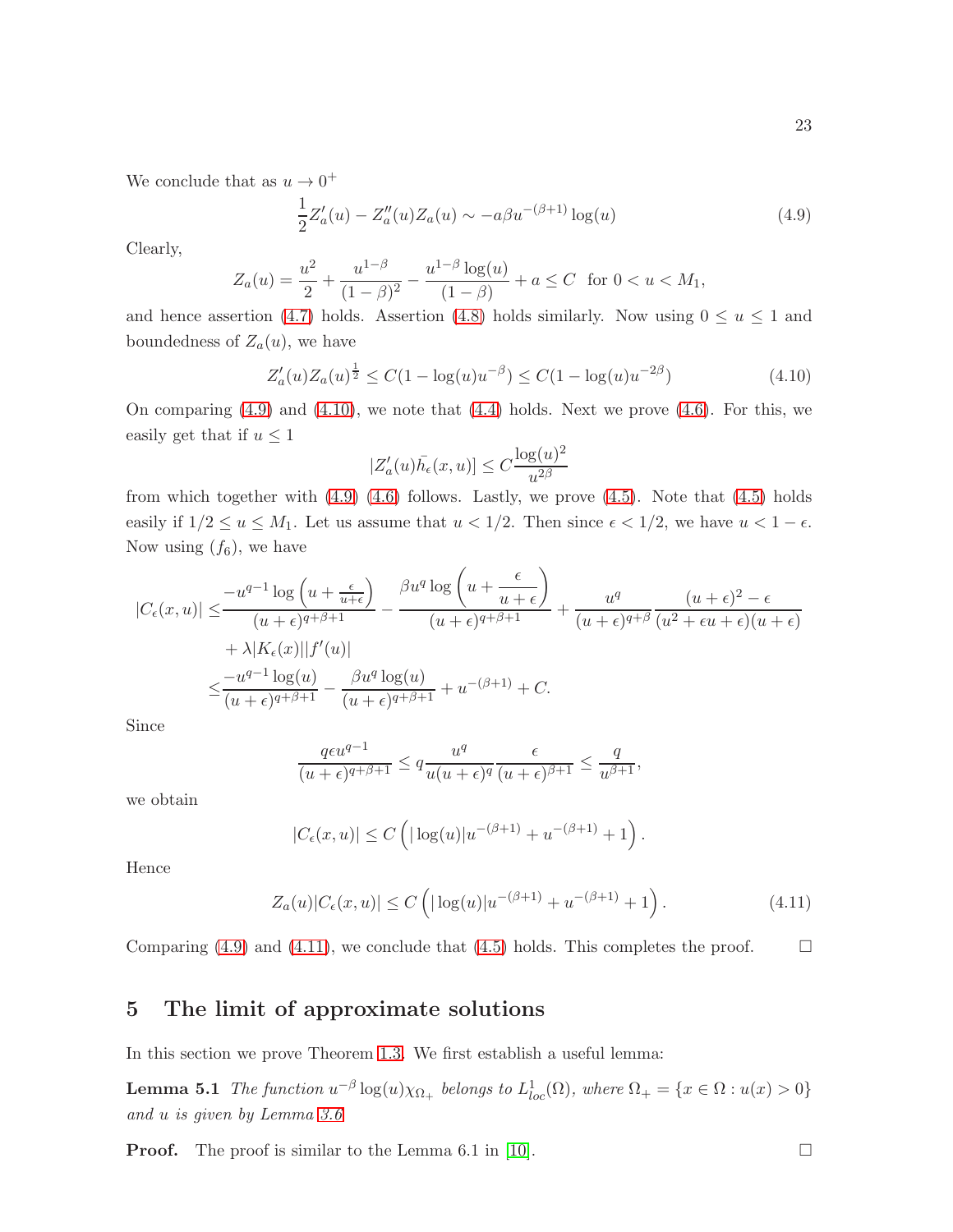Now we will prove Theorem [1.3.](#page-1-0)

**Proof.** The proof is essentially the same of [\[17\]](#page-26-1). For the sake of completeness we give the complete proof. We will show that the solutions  $u_{\epsilon}$  of  $(\mathcal{P}_{\epsilon,\lambda})$  obtained in Proposition [3.4](#page-14-1) converge to a weak solution, u of  $(\mathcal{P}_{\epsilon})$  as  $\epsilon \to 0^+$ . The nontriviality of u is guaranteed by Lemma [3.6.](#page-18-3) Let  $\epsilon > 0$  small enough and let  $\varphi \in C_c^1(\Omega)$ . We have

<span id="page-23-0"></span>
$$
\int_{\Omega} \nabla u_{\epsilon} \nabla \varphi = \int_{\Omega} -l_{\epsilon}(u_{\epsilon}) \varphi + \lambda \int_{\Omega} \int_{\Omega} \frac{F(u_{\epsilon}(y)) f(u_{\epsilon}(x)) \varphi(x)}{|x - y|^{\mu}} dy dx.
$$
\n(5.1)

Let the cut-off function  $\eta \in C^{\infty}(\mathbb{R})$  such that  $0 \leq \eta \leq 1$ ,  $\eta(t) = 0$  for  $t \leq 1$  and  $\eta(t) = 1$ for  $t \geq 2$ . For  $m > 0$  the function  $\vartheta := \varphi \eta(u_{\epsilon}/m)$  belongs to  $C_c^1(\Omega)$ . By  $(3.31)$  and Lemma [4.1,](#page-19-0) we have  $|\nabla u_{\epsilon}|$  is locally bounded independently of  $0 < \epsilon < \epsilon^*$ . It then follows from the Arzela-Ascoli Theorem that  $u_{\epsilon} \to u$  in  $C^0_{loc}(\Omega)$ , and the set  $\Omega_{+} = \{x \in \Omega : u(x) > 0\}$  is open. Let  $\tilde{\Omega}$  be an open set such that  $support(\varphi) \subset \tilde{\Omega}$  and  $\tilde{\Omega} \subset \Omega$ . Let  $\Omega_0 = \Omega_+ \cap \tilde{\Omega}$ . For every  $m > 0$  there is an  $\epsilon_1 > 0$  such that

<span id="page-23-1"></span>
$$
u_{\epsilon}(x) \le m \text{ for every } x \in \tilde{\Omega} \setminus \Omega_0 \text{ and } 0 < \epsilon \le \epsilon_1. \tag{5.2}
$$

Replacing  $\varphi$  by  $\vartheta$  in [\(5.1\)](#page-23-0), we obtain

<span id="page-23-3"></span>
$$
\int_{\Omega} \nabla u_{\epsilon} \nabla (\varphi \eta(u_{\epsilon}/m)) = \int_{\widetilde{\Omega}} -l_{\epsilon}(u_{\epsilon}) \varphi \eta(u_{\epsilon}/m) + \lambda \int_{\widetilde{\Omega}} \int_{\Omega} \frac{F(u_{\epsilon}(y)) f(u_{\epsilon}(x))}{|x - y|^{\mu}} \varphi \eta(u_{\epsilon}/m). \tag{5.3}
$$

We break the right hand side integrals as

$$
A_{\epsilon} := \int\limits_{\Omega_0} \left( -l_{\epsilon}(u_{\epsilon}) + \lambda \left( \int\limits_{\Omega} \frac{F(u_{\epsilon}(y))}{|x - y|^{\mu}} dy \right) f(u_{\epsilon}(x)) \right) \varphi \eta(u_{\epsilon}/m)
$$

and

$$
B_{\epsilon} := \int\limits_{\widetilde{\Omega} \backslash \Omega_{0}} \left( -l_{\epsilon}(u_{\epsilon}) + \lambda \left( \int\limits_{\Omega} \frac{F(u_{\epsilon}(y))}{|x-y|^{\mu}} dy \right) f(u_{\epsilon}(x)) \right) \varphi \eta(u_{\epsilon}/m).
$$

Clearly,  $B_{\epsilon} = 0$ , whenever  $0 < \epsilon < \epsilon_1$  by [\(5.2\)](#page-23-1) and the definition of  $\eta$ . We claim that

<span id="page-23-2"></span>
$$
A_{\epsilon} \to \int_{\Omega_0} \left( u^{-\beta} \log(u) + \lambda \left( \int_{\Omega} \frac{F(u(y))}{|x - y|^{\mu}} dy \right) f(u(x)) \right) \varphi \eta(u/m) \text{ as } \epsilon \to 0. \tag{5.4}
$$

In fact,  $u_{\epsilon} \to u$  uniformly in  $\Omega_0$ . Then it follows from Lemma [3.5](#page-16-2) and the Dominated Convergence Theorem that

$$
\lambda \int_{\Omega_0} \left( \int_{\Omega} \frac{F(u_{\epsilon}(y))}{|x-y|^{\mu}} dy \right) f(u_{\epsilon}(x)) \varphi \eta(u_{\epsilon}/m) \to \lambda \int_{\Omega_0} \left( \int_{\Omega} \frac{F(u(y))}{|x-y|^{\mu}} dy \right) f(u(x)) \varphi \eta(u/m) \text{ as } \epsilon \to 0.
$$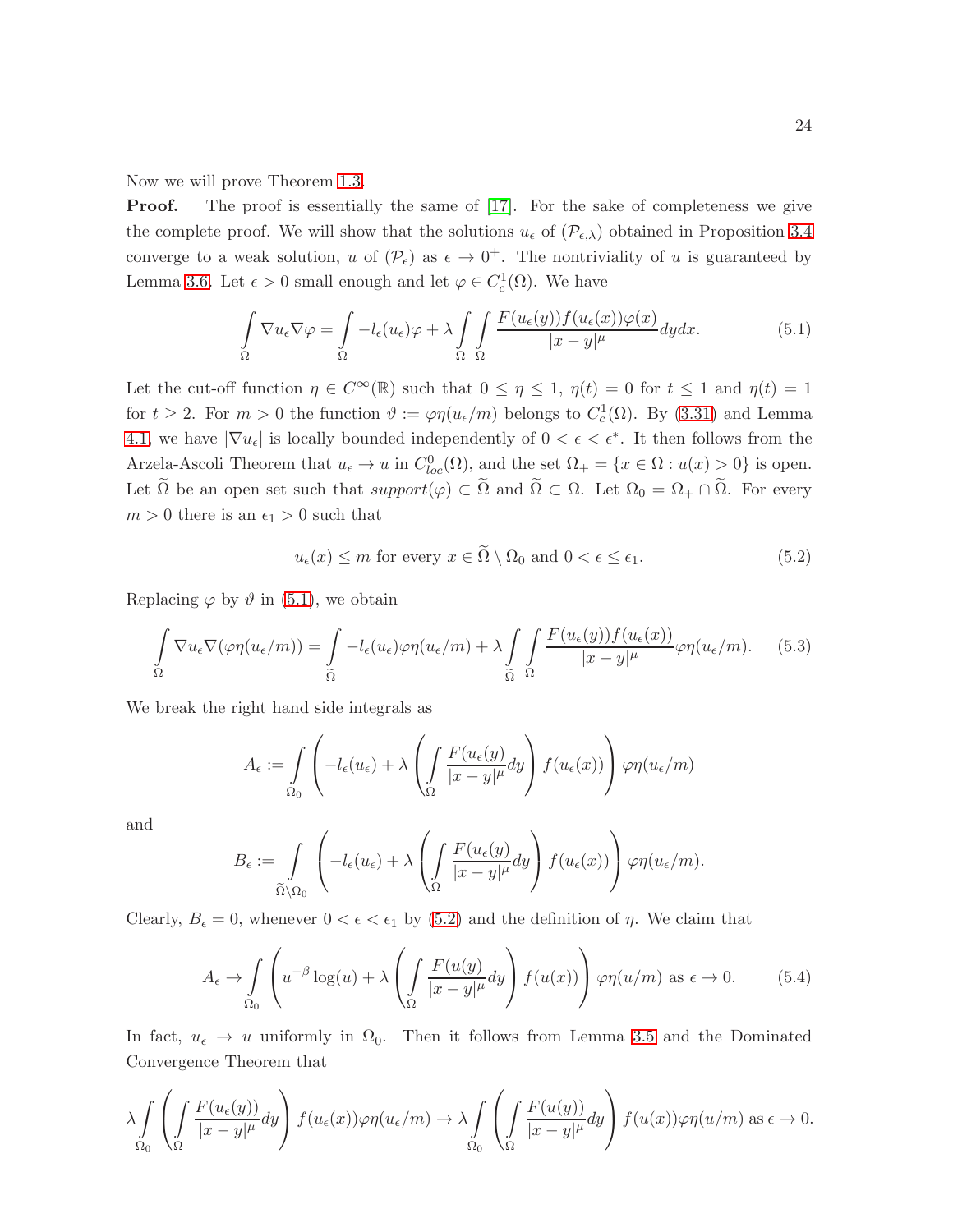If  $u \leq m/2$  then, for  $\epsilon > 0$  sufficiently small, we have  $u_{\epsilon} < m$ . As a consequence, the integral  $A_{\epsilon}$  restricted to this set is zero. If  $u > m/2$ , then  $u_{\epsilon} > m/4$  for  $\epsilon > 0$  small enough. We then apply the Dominated Convergence Theorem as  $\epsilon \to 0$  to get [\(5.4\)](#page-23-2). We take the limit in m to conclude that

$$
\int_{\Omega_0} \left( u^{-\beta} \log(u) + \lambda \left( \int_{\Omega} \frac{F(u(y))}{|x - y|^{\mu}} dy \right) f(u(x)) \right) \varphi \eta(u/m)
$$

$$
\to \int_{\Omega_0} \left( u^{-\beta} \log(u) + \lambda \left( \int_{\Omega} \frac{F(u(y))}{|x - y|^{\mu}} dy \right) f(u(x)) \right) \varphi,
$$
(5.5)

as  $m \to 0$  since  $\eta(u/m) \leq 1$  and  $u^{-\beta} \log(u)\chi_{\Omega_+} + \lambda$  $\sqrt{ }$  $\mathbf{I}$ z Ω  $F(u(y))$  $\frac{1}{|x-y|^{\mu}}dy$  $\setminus$  $f(u(x)) \in L^1(\tilde{\Omega})$  ac-

cording to Lemma [5.1.](#page-22-4) We now proceed with the integral on the left hand side of [\(5.3\)](#page-23-3),

$$
\int_{\Omega} \nabla u_{\epsilon} \nabla (\varphi \eta) (u_{\epsilon}/m) := \int_{\widetilde{\Omega}} (\nabla u_{\epsilon} \nabla \varphi) \eta (u_{\epsilon}/m) + D_{\epsilon}.
$$
\n(5.6)

Note that

$$
\int_{\widetilde{\Omega}} (\nabla u_{\epsilon} \nabla \varphi) \eta(u_{\epsilon}/m) \to \int_{\widetilde{\Omega}} (\nabla u \nabla \varphi) \eta(u/m) \text{ as } \epsilon \to 0,
$$

since  $u_{\epsilon} \to u$  in  $H_0^1(\Omega)$  and  $u_{\epsilon} \to u$  uniformly in  $\tilde{\Omega}$ . Again, by the Dominated Convergence Theorem,

$$
\int_{\widetilde{\Omega}} (\nabla u \nabla \varphi) \eta(u/m) \to \int_{\widetilde{\Omega}} \nabla u \nabla \varphi \text{ as } m \to 0.
$$
 (5.7)

We claim that

<span id="page-24-0"></span>
$$
D_{\epsilon} := \int_{\Omega} \frac{|\nabla u_{\epsilon}|^2}{m} \eta'(u_{\epsilon}/m)\varphi \to 0 \text{ as } \epsilon \to 0 \quad \text{(and then as } m \to 0).
$$
 (5.8)

The estimate  $|\nabla u_{\epsilon}|^2 \le KZ(u_{\epsilon})$  in  $\Omega$  provided by Lemma [4.1](#page-19-0) and recalling that  $\eta'(u_{\epsilon}/m) = 0$ if  $u_{\epsilon} \geq 2m$  yield

$$
\begin{split} \limsup_{\epsilon \to 0} |D_{\epsilon}| &\leq \frac{C}{m} \limsup_{\epsilon \to 0} \int_{\widetilde{\Omega} \cap \{m \leq u_{\epsilon} \leq 2m\}} Z(u_{\epsilon}) |\eta'(u_{\epsilon}/m)\varphi| \\ &\leq & 2C \limsup_{\epsilon \to 0} \int_{\widetilde{\Omega} \cap \{m \leq u_{\epsilon} \leq 2m\}} \frac{Z(u_{\epsilon}) |\eta'(u_{\epsilon}/m)\varphi|}{u_{\epsilon}} \\ &\leq & C \sup |\eta'| \sup |\varphi| \lim_{\epsilon \to 0} \int_{\widetilde{\Omega} \cap \{m \leq u_{\epsilon} \leq 2m\}} \frac{Z(u_{\epsilon})}{u_{\epsilon}} \\ &\leq & 2C l \sup |\varphi| \int_{\widetilde{\Omega} \cap \{m \leq u \leq 2m\}} \left( c_{1} |u| + c_{2} |u|^{-\beta} + c_{3} |u|^{-\beta} |\log(u)| \right) \chi_{\{u > 0\}}, \end{split}
$$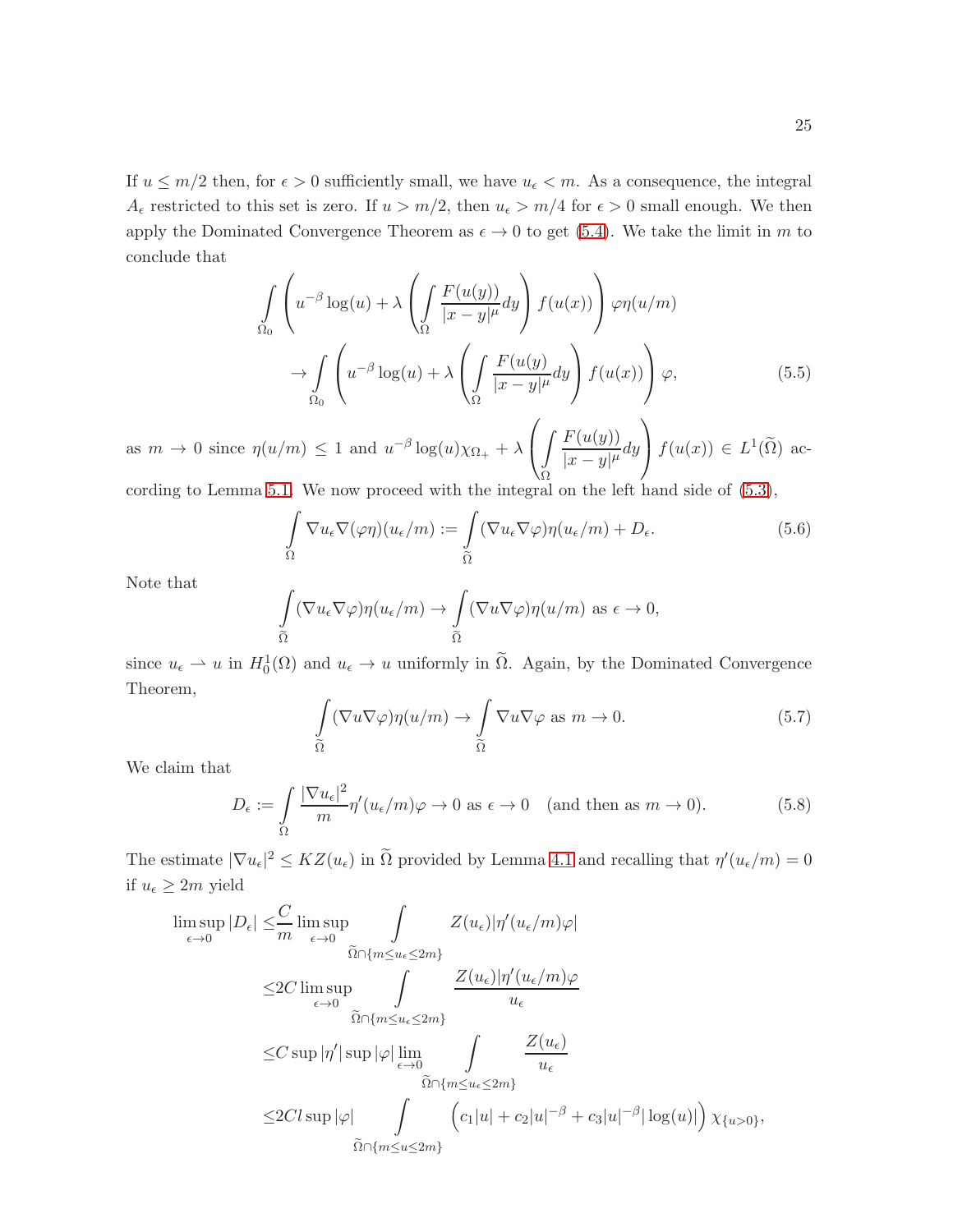$$
\int_{\Omega} \nabla u \nabla \varphi = \int_{\Omega \cap \{u > 0\}} \log(u) \varphi + \int_{\Omega} \int_{\Omega} \frac{F(u(y)) f(u(x)) \varphi(x)}{|x - y|^{\mu}}, \text{ for any } \varphi \in C_c^1(\Omega).
$$

This concludes the proof of Theorem [1.3.](#page-1-0)

**Remark 5.2** The case of singularity  $t^{\beta} \log(t)$  replaced by singularity  $|\log t|^{k-2} \log t$ ,  $k \in$  $\mathbb{N} \setminus \{1\}$  can be tackled in the similar manner. The function  $l_{\epsilon}$  in this case takes the form

$$
l_{\epsilon}(t) = \begin{cases} \left| \log \left( t + \frac{\epsilon}{t + \epsilon} \right) \right|^{k-2} \log \left( t + \frac{\epsilon}{t + \epsilon} \right) & \text{if } t > 0, \\ 0 & \text{if } t = 0. \end{cases}
$$

Also the Z−function to get the gradient estimate in this can be given as

$$
Z(t) = \begin{cases} t^2 - \int_0^t |\log s|^{k-2} \log s, & \text{for } 0 \le t \le t^*, \\ 0 & \text{if } t^* \end{cases}
$$
  

$$
(t^*)^2 + (t - t^*)(2t^* - |\log t^*|^{k-2} \log t^*) - \int_0^{t^*} |\log s|^{k-2} \log s ds, & \text{for } t \ge t^*,
$$

where  $t^*$  is such that

$$
\frac{|\log t^*|^{k-2}}{t^*} = \frac{2}{k-1}.
$$

Acknowledgement: The first author thanks the CSIR(India) for financial support in the form of a Senior Research Fellowship, Grant Number 09/086(1406)/2019-EMR-I. The second author is funded by IFCAM (Indo-French Centre for Applied Mathematics) IRL CNRS 3494.

# <span id="page-25-3"></span>References

- [1] C.O. Alves, D. Cassani, C. Tarsi, M. Yang, Existence and concentration of ground state solutions for a critical nonlocal Schrödinger equation in  $\mathbb{R}^n$ , J. Differential Equations, 261 (2016), 1933–1972.
- <span id="page-25-1"></span><span id="page-25-0"></span>[2] R. Arora, J. Giacomoni, T. Mukherjee, K. Sreenadh, n-Kirchhoff-Choquard equations with exponential nonlinearity, Nonlinear Anal., 186 (2019), 113-144.
- <span id="page-25-2"></span>[3] M. I. M. Copetti, C. M. Elliott, Numerical analysis of the Cahn-Hilliard equation with a logarithmic free energy, Numer. Math., 63 (1992), 39–65.
- [4] R. Dal Passo, L. Giacomelli, A. Novick-Cohen, Existence for an Allen-Cahn/Cahn-Hilliard system with degenerate mobility, Interfaces Free Bound., 1 (1999), 199–226.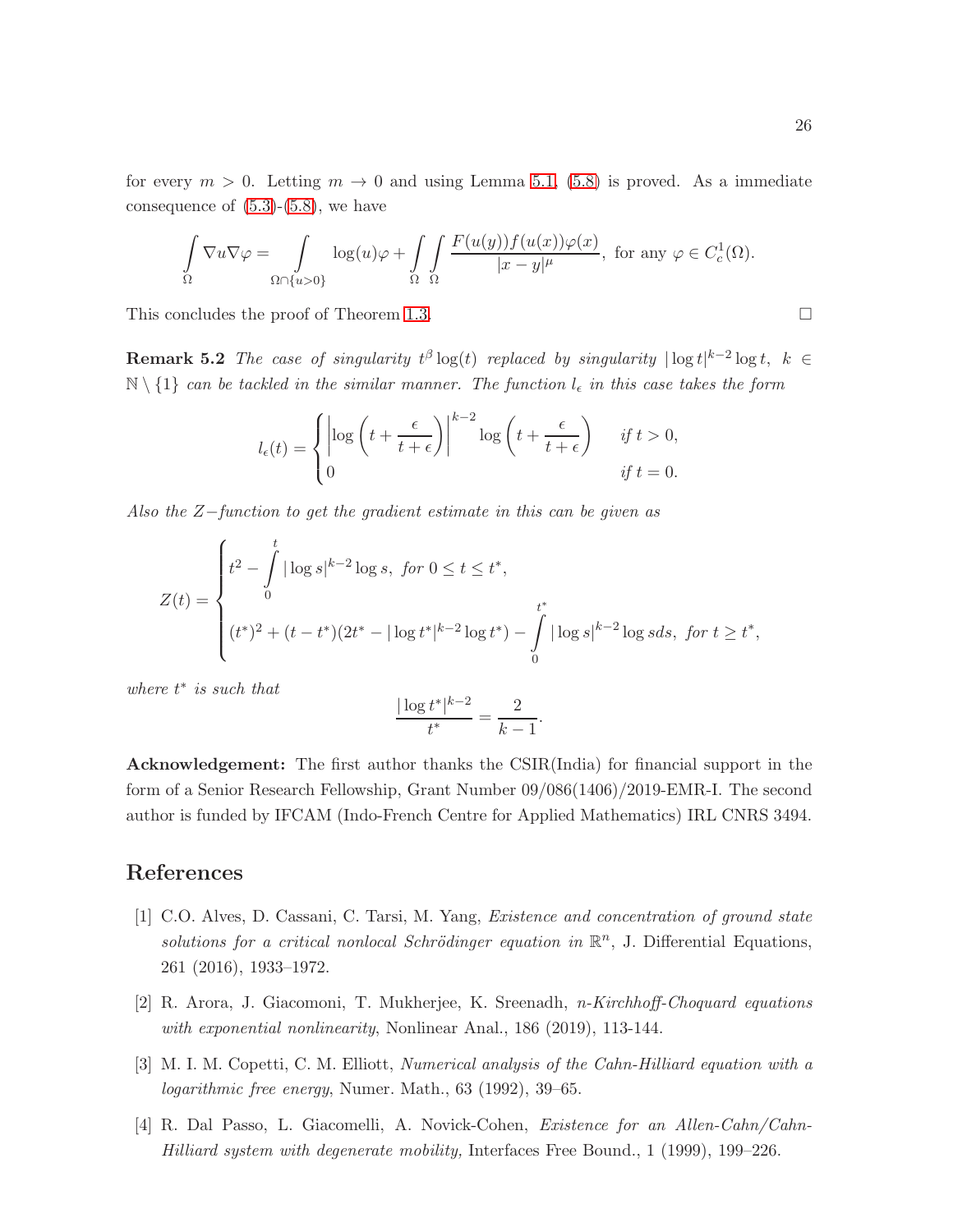- <span id="page-26-12"></span><span id="page-26-11"></span>[5] J. Dávila and M. Montenegro, *Positive versus free boundary solutions to a singular elliptic* equation, J. Anal. Math. 90 (2003), 303–335.
- <span id="page-26-7"></span>[6] J. Dávila and M. Montenegro, *Concentration for an elliptic equation with singular non*linearity, J. Math. Pures Appl., 97 (2012).
- <span id="page-26-8"></span>[7] D.G. de Figueiredo, J.M. do  $\acute{O}$ , J. Zhang, *Ground state solutions of Hamiltonian elliptic* systems in dimension two, Proc. Roy. Soc. Edinburgh Sect. A 150 1737–1768 (2020).
- <span id="page-26-9"></span>[8] D.G de Figueiredo, O.H Miyagaki, B. Ruf, *Elliptic equations in*  $\mathbb{R}^2$  with nonlinearities in the critical growth range, Calc. Var. Partial Differ. Equ. 4, 203 (1996).
- <span id="page-26-0"></span>[9] C. M. Elliott, H. Garcke, On the Cahn-Hilliard equation with degenerate mobility, SIAM J. Math. Anal., 27 (1996), 404–423.
- <span id="page-26-2"></span>[10] G. Figueiredo, M. Montenegro, M.F. Stapenhorst, A log-exp elliptic equation in the plane, Discrete Contin Dyn. Syst., 42(1) (2022), 481-501.
- <span id="page-26-4"></span>[11] H. Fröhlich, Theory of electrical breakdown in ionic crystal, Proc. Roy. Soc. Ser. A, 160(901), (1937), 230-241.
- <span id="page-26-10"></span>[12] F. Gao, M. Yang, On the Brezis-Nirenberg type critical problem for nonlinear Choquard equation, Science China Mathematics,  $61(7)$   $(2018)$ ,  $1219-1242$ .
- <span id="page-26-3"></span>[13] G. Gilardi, E. Rocca, Well-posedness and long-time behaviour for a singular phase field system of conserved type, IMA J. Appl. Math., 72 (2007), 498–530.
- <span id="page-26-15"></span>[14] E. H. Lieb, Existence and uniqueness of the minimizing solution of Choquards nonlinear *equation*, Studies in Applied Mathematics,  $57(2)$   $(1976/77)$ ,  $93-105$ .
- <span id="page-26-14"></span>[15] E. Lieb, M. Loss, Analysis Graduate Studies in Mathematics, AMS, Providence, Rhode Island, (2001).
- <span id="page-26-1"></span>[16] P. L. Lions, The concentration-compactness principle in the calculus of variations. The limit case, Rev. Mat. Iberoamericana, 1 (1985), 145–201.
- <span id="page-26-6"></span>[17] S. Lorca and M. Montenegro, Free boundary solutions to a log-singular elliptic equation, Asymptot. Anal., 82 (2013), 91–107.
- <span id="page-26-13"></span>[18] J. Marcos do Ó, Semilinear Dirichlet problems for the N-laplacian in  $\mathbb{R}^n$  with nonlinearities in critical growth range, Differential Integral Equations, 5 (1996), 967–979.
- <span id="page-26-5"></span>[19] M. Montenegro and O. Queiroz, Existence and regularity to an elliptic equation with logarithmic nonlinearity, J. Differential Equations, 246 (2009), 482–511.
- [20] V. Moroz, J. Van Schaftingen, A guide to the Choquard equation, Journal of Fixed Point Theory and Applications, 19(1) (2017), 773-813.